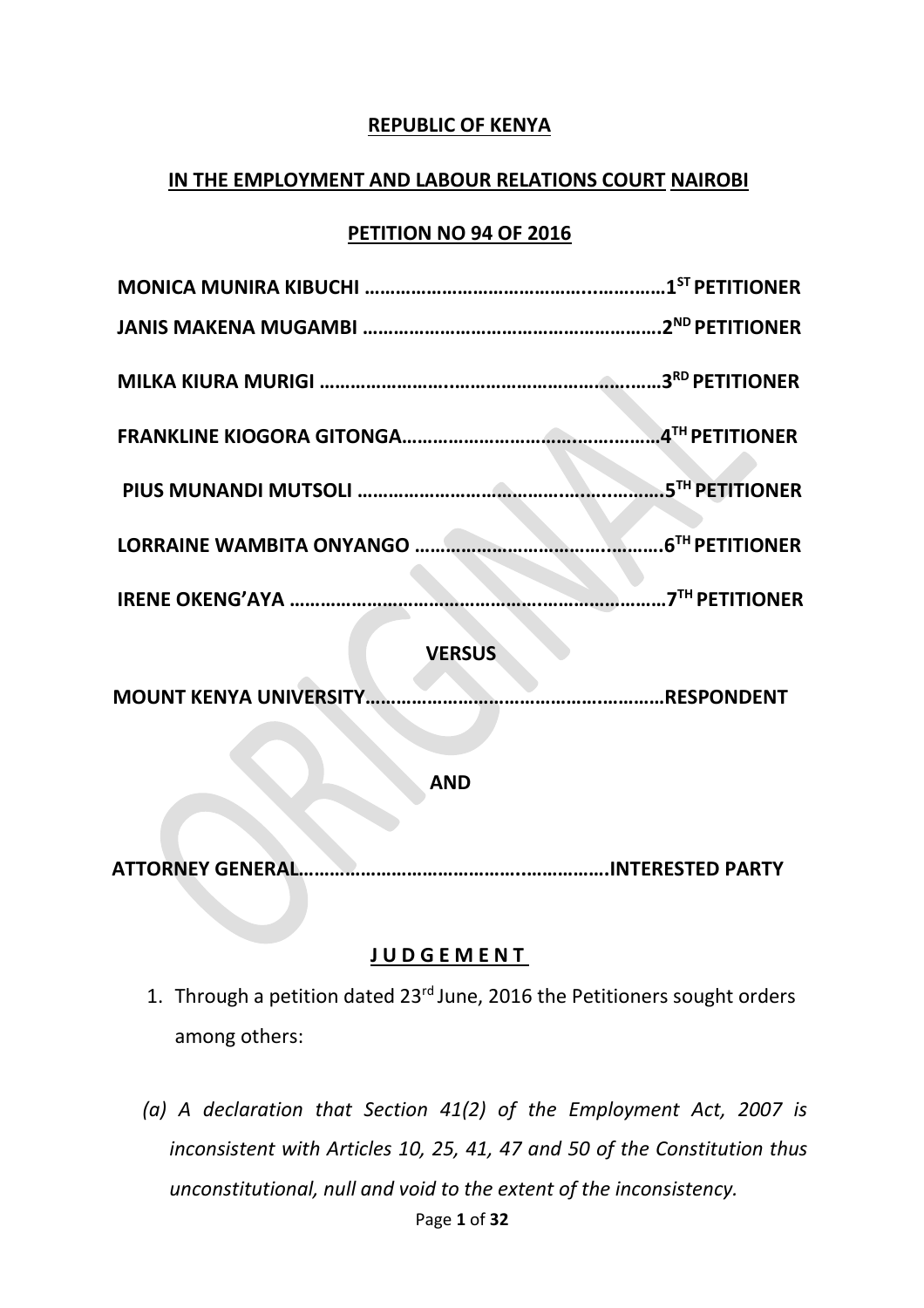- *(b) Upon declaration of the unconstitutionality of Section 41(2) of the Employment Act, 2007, a declaration that the Petitioners are entitled to the payment of the balance of their contractual periods.*
- *(c) A declaration that the decision to terminate/dismiss the petitioners by the Respondent was opaque, egregious, capricious whimsical and contrary to Articles 10, 25, 41, 47 and 50 (1) of the Constitution of Kenya, 2010 hence unconstitutional and consequently null and void.*
- *(d) Payment of Kshs.1 million to each of the 7 Petitioners for failure by the Respondent to accord the Petitioners a fair hearing thereby causing them loss of employment.*
- 2. The petition was supported by the facts inter alia:
	- *(a) THAT on or about Wednesday 30th September, 2015, the Respondent advertised in the Daily Nation and Standard Newspapers various positions including but not limited to:*

 *(i) Head, Occupational Health Safety and Environment. (ii) Senior Human Resource Officers. (iii) Head, Human Resource Organization Design and Development.*

*(b) THAT in October, 2015 pursuant to the aforesaid advertisement of various positions by the Respondent the Petitioners herein applied for the said positions through recruitment@mku.ac.ke.*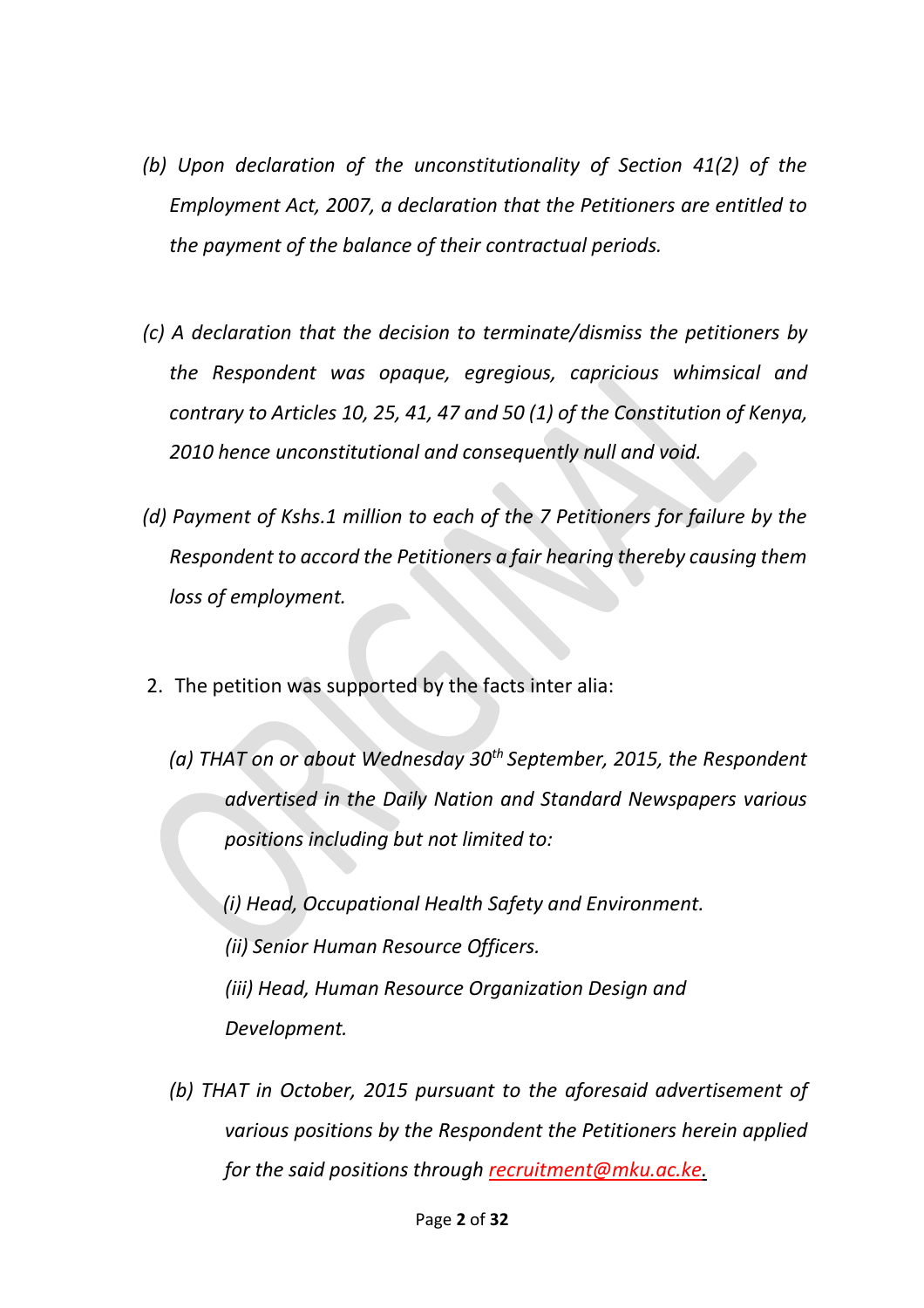- *(c) THAT in or about December, 2015 the Petitioners received telephone calls and emails (sgatonga@mku.ac.ke) from the Respondent inviting the Petitioners to attend interviews on various dates in December,2015 at the Respondents Thika Campus at the Library Board Room at 9.00 a.m.*
- *(d) THAT on various dates in or about December, 2015 the Petitioners attended the interviews of the advertised positions aforestated and were each interviewed by a panel of about 5 (five) officers of the Respondent.*
- *(e) THAT it is the further averment of the Petitioners that on various dates in January, 2016 the Petitioners were called by the Director Human Resource to collect their letters of appointment from the offices of the Respondent.*
- *(f) It is further averred by the Petitioners that the Petitioners were required, in terms of the appointment letters, to report on duty on 1 st of February, 2016, a requirement the Petitioners complied with.*
- *(g) It is further stated by the Petitioners that the Petitioners resigned from their former employment as it was a condition precedent to their employment by the Respondent. The Petitioners indeed tendered their resignation on various dates before reporting on duty on 1st of February,2016.*
- *(h) The Petitioners further state that on or about 14th April, 2016, a memo was sent by the Respondent to the Petitioners, save for the 6th Petitioner, requiring the Petitioners to submit employment data*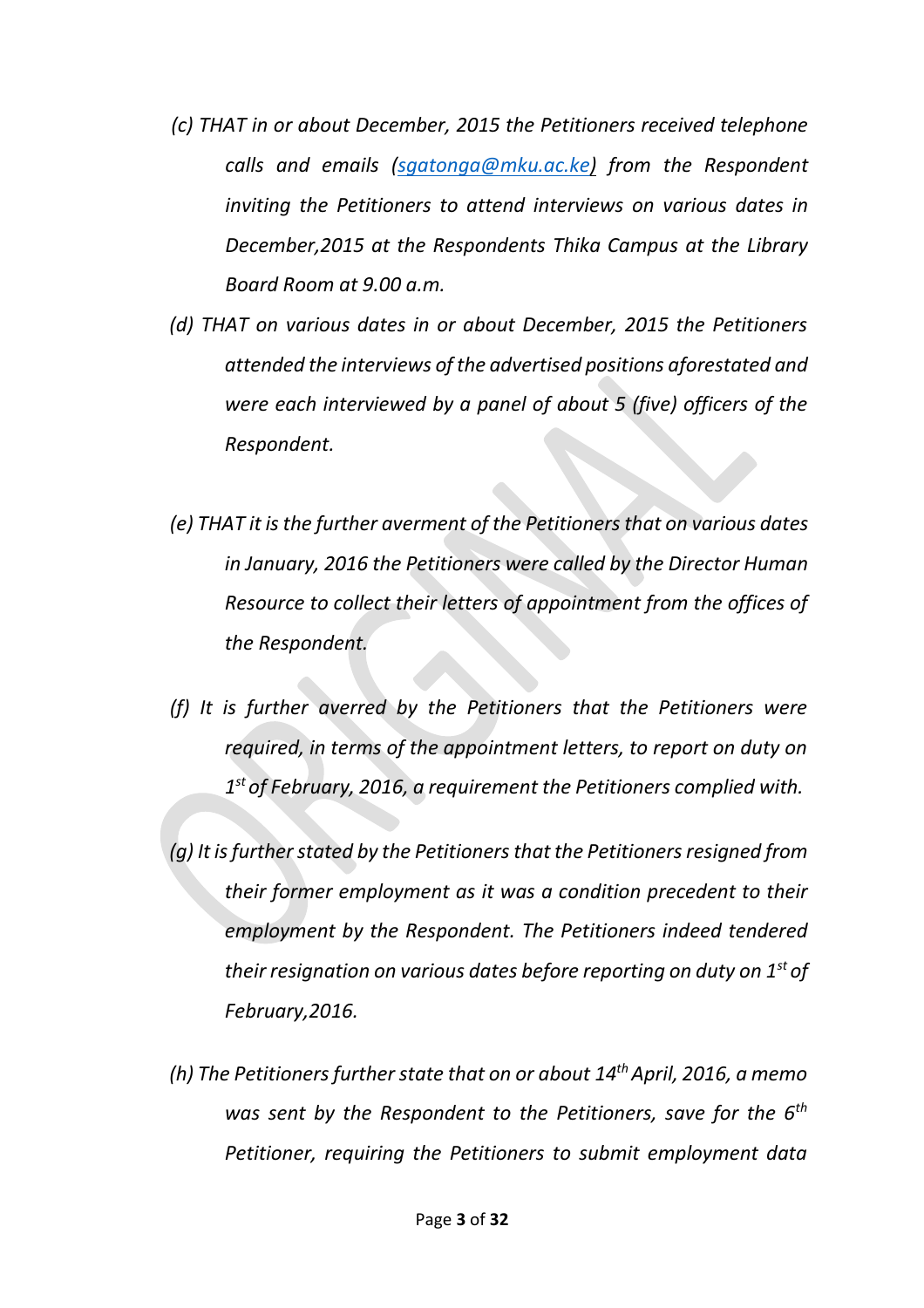*such as but not limited to pay slips and certificates of service from the Petitioners' former employers.*

- *(i) THAT the Petitioners later learnt that the Respondent by its memo aforestated had embarked on a process of investigating on how the Petitioners were recruited without disclosing the nature of the memo to the Petitioners thus the Respondent withheld material facts from the Petitioners therefore it suffers from material nondisclosure.*
- *(j) THAT on or about 29th April, 2016, the Petitioners received letters of termination of their contracts.*

*(i) The last date of employment was 30th day of April, 2016. (ii) The Petitioners to be paid 14 day's salaries in lieu of notice upon clearance with the University in terms of clause C of the employment contracts signed between the Petitioners and the Respondent.*

*k) The Petitioners state that before joining the Respondent, they were formerly in the employment of various organizations with good salaries. The 5th and 6th Petitioners who used to work in Nairobi were posted by the Respondent to Eldoret and Nakuru respectively and re-located thus causing them inconvenience of great proportion to them and their families whilst the rest of the Petitioners were posted to Thika Main Campus of the Respondent.*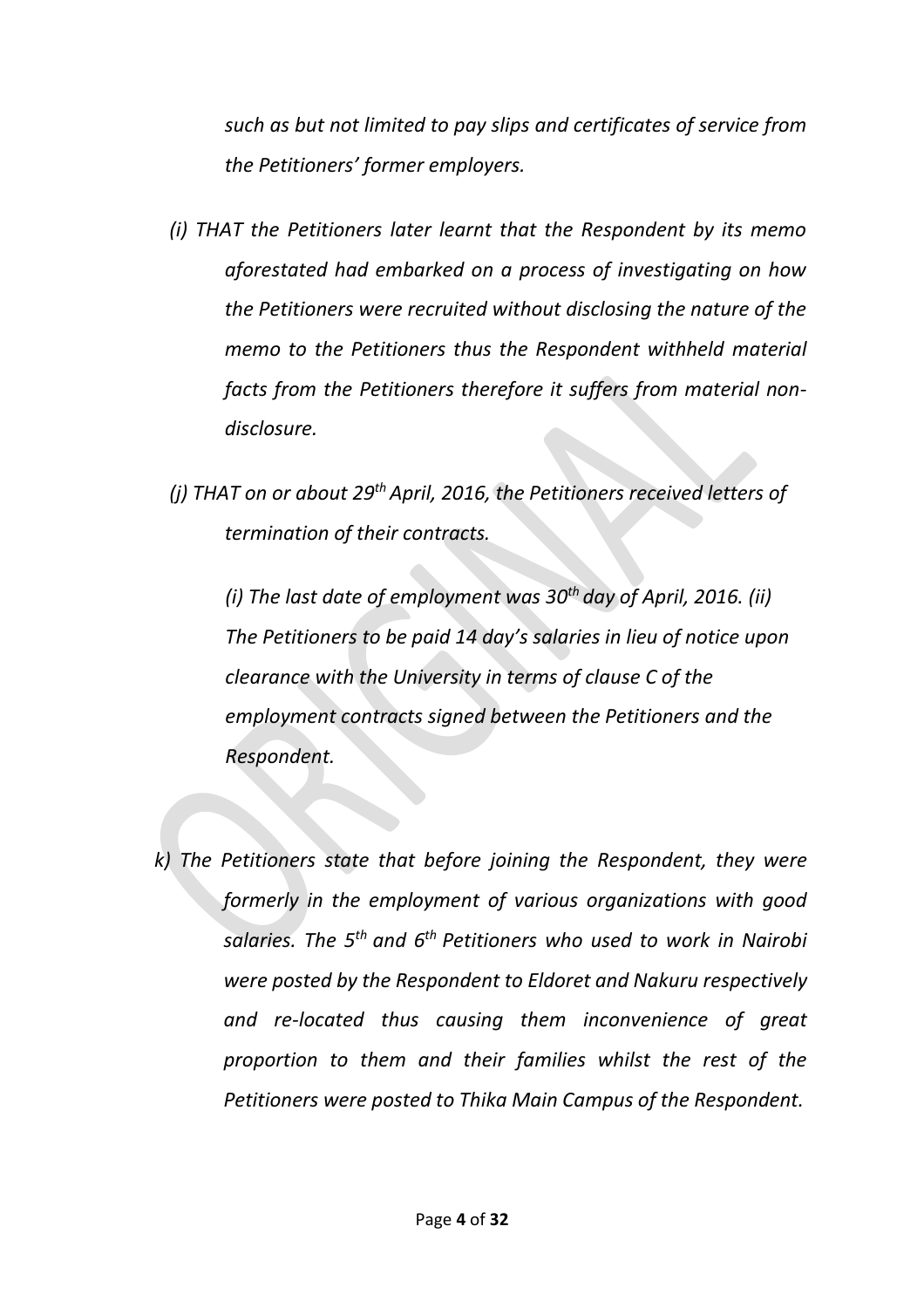- *l) THAT the termination of employment of the Petitioners was done during the probationary period and was to take effect on 30th of April, 2016, the date the probationary period was to end.*
- *m) The object and reasons for the enactment of the Employment Act 2007 (hereinafter referred to as the "Act") is inter alia" an Act of Parliament to repeal the Employment Act, declare and define the fundamental rights of employees, to provide basic conditions for employment of employees and to provide for matters connected with the foregoing,*
	- *n) That section 41(1) of the Act provides that:*
		- *(i) Subject to Section 42(1), an employer shall, before terminating the employment of an employee, on the grounds of misconduct, poor performance or physical incapacity explain to the employee, in a language the employee understands, the reason for which the employer is considering termination and the employee shall be entitled to have another employee or a shop floor union representative of his choice present during this explanation.*

*o) It is further averred section 42(1) of the Act provides that:- Termination of probationary contracts,*

> *(1) The provisions of Section 41(1) shall not apply where a termination of employment terminates a probationary contract.*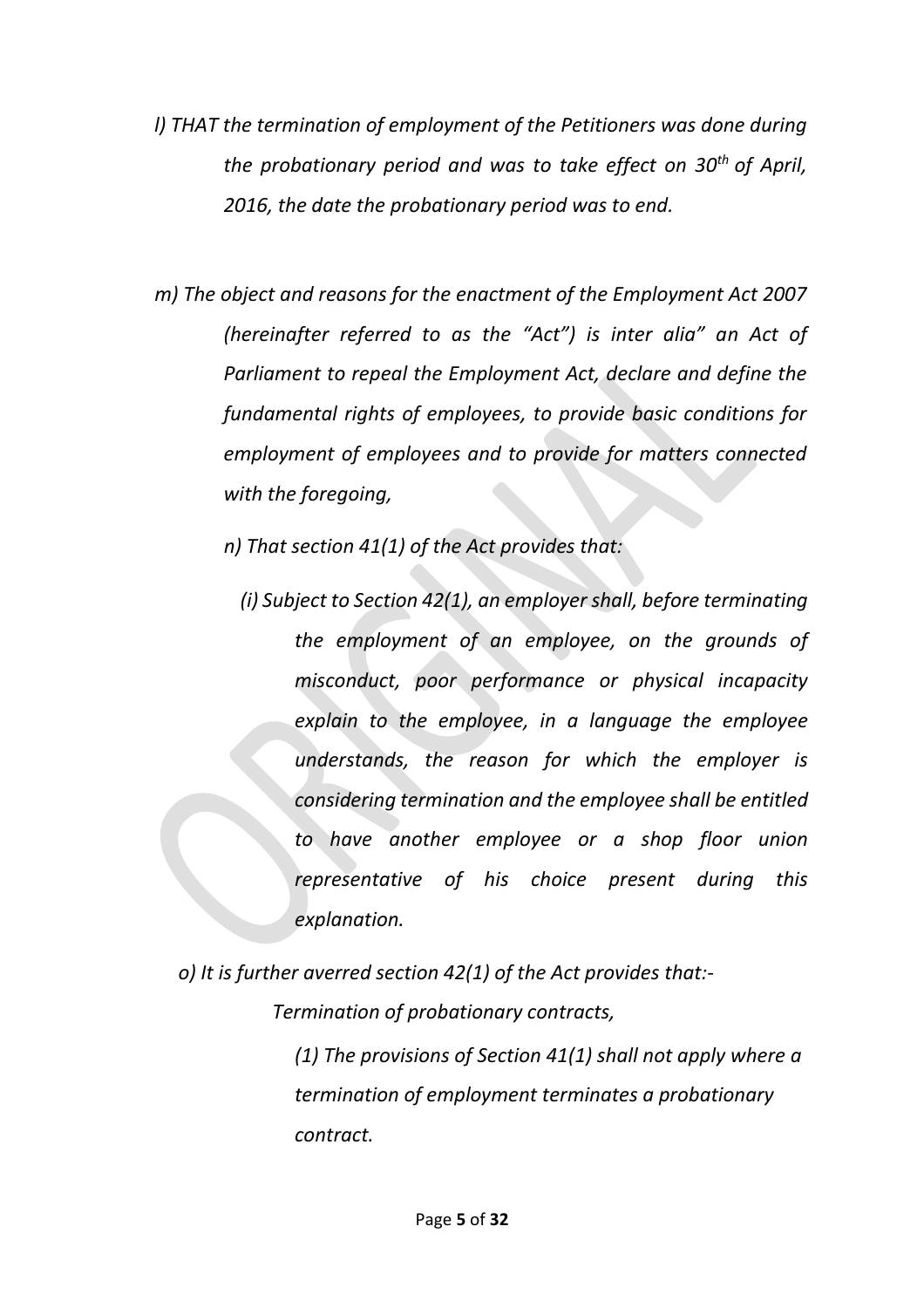- *p) The effects of Section 42(1) of the above Act is that it excludes the principle of audi alteram from its purview and is thus draconian in its application in that the employer can dismiss any employee from employment at his/her whim during the probationary period. The application of Section 42(1) of the Act is therefore constitutionally impermissible, null and void.*
- *q) That though Parliament is permitted to enact legislation to give effect to the Constitution such enactment should be done without undermining or ousting the provisions of the Constitution , denial of redness or violation or infringement of or threat to a right or fundamental freedom in the Bill of rights. Therefore the fact that an employer can dismiss/terminate the employment of an employee without according the employee a fair hearing is an act that contravenes Articles 47 and 50 of the Constitution thus null and void*
- r) It is further averred by the Petitioners that for reasons set out in the Petition Section 42(1) of the Act as enacted violates the myriad provisions of the Constitution and other statutes. Therefore, it is in the interest of justice that the provisions of Section 42(1) of the impugned Act as contained therein be declared unconstitutional, null and void.
- 3. The Legal foundation of the Petition was stated to include: -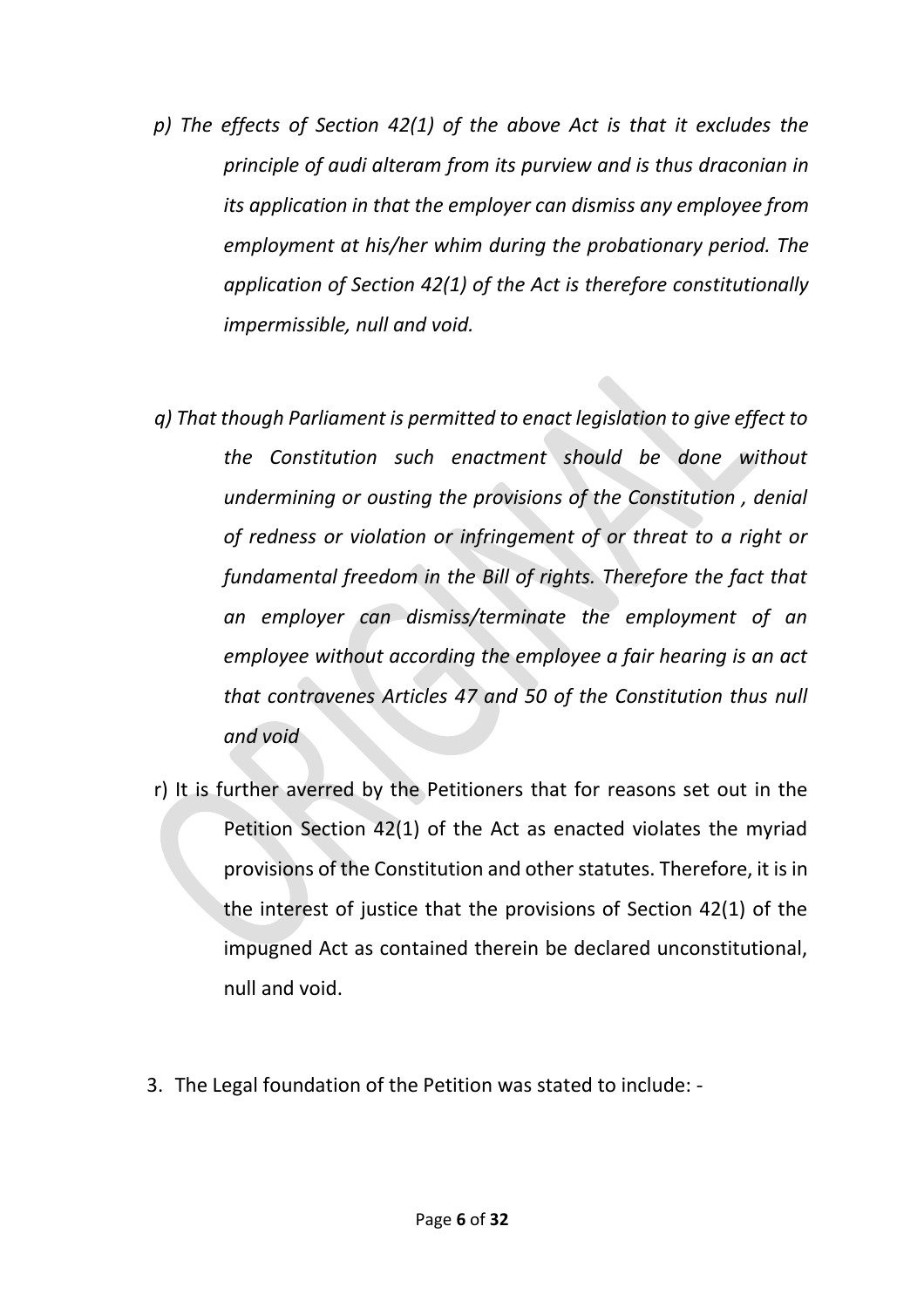a) Article 2(1) of the Constitution of Kenya 2010 which provides that the Constitution is the supreme law of the Republic and binds all persons and all state organs at both levels of Government.

b) Article 2(4) which provides that any law that is inconsistent with the Constitution is void to the extent of the inconsistency and any act or omission in contravention of the Constitution is invalid.

c) Article 2(6) which provides that any treaty or convention ratified by Kenya shall form part of the law of Kenya under the Constitution.

d) Article 10(1) which provides that the national values and principles of governance in the Article bind all State organs, State Officers, Public Officers and all persons whenever any of them: -

- i) Applies or interprets the Constitution.
- ii) Enacts, applies or interprets any law; or
- iii) Makes or implements public policy decisions.

e) The National values and principles of governance include:

i)patriotism, national unity, sharing and devolution of power, the rule of law, democracy and participation of the people.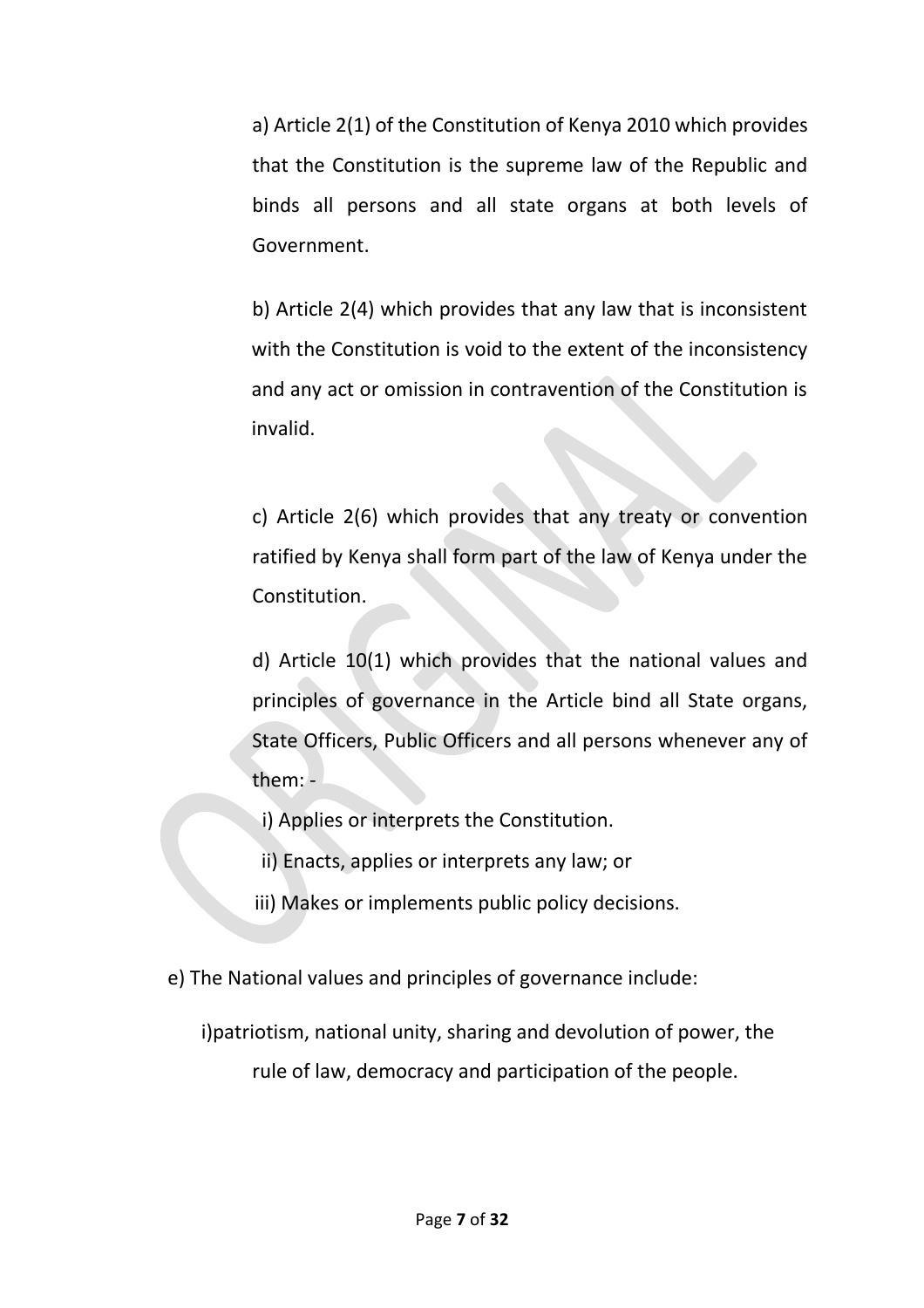- ii) human dignity, equity, social justice, inclusiveness, equality, human rights, non-discrimination and protection of the marginalized.
- iii) good governance, integrity, transparency and accountability, and

iv) sustainable development.

- v) Article 25 provides that despite any other provisions in this Constitution, the fundamental right and freedom in respect to right to a fair trial shall not be limited.
- vi) Article 27 provides for equality and freedom from discrimination and particularly, Article 27(1) states that every person is equal before the law and has the right to equal protection and equal benefit of the law. Under Article 27(2) equality includes the full and equal enjoyment of all rights and fundamental freedoms.
- vii) Article 41 of the Constitution of Kenya 2010 protects the right to fair labour practices, fair remuneration and reasonable working conditions.
- viii) Article 47 protects the right to fair administrative action and provides that every person has the right to administrative action that is expeditious, efficient. lawful, reasonable and procedurally fair.

ix) Article 50 protects the right to fair hearing of any dispute that can be resolved by application of law to be decided in a fair and public hearing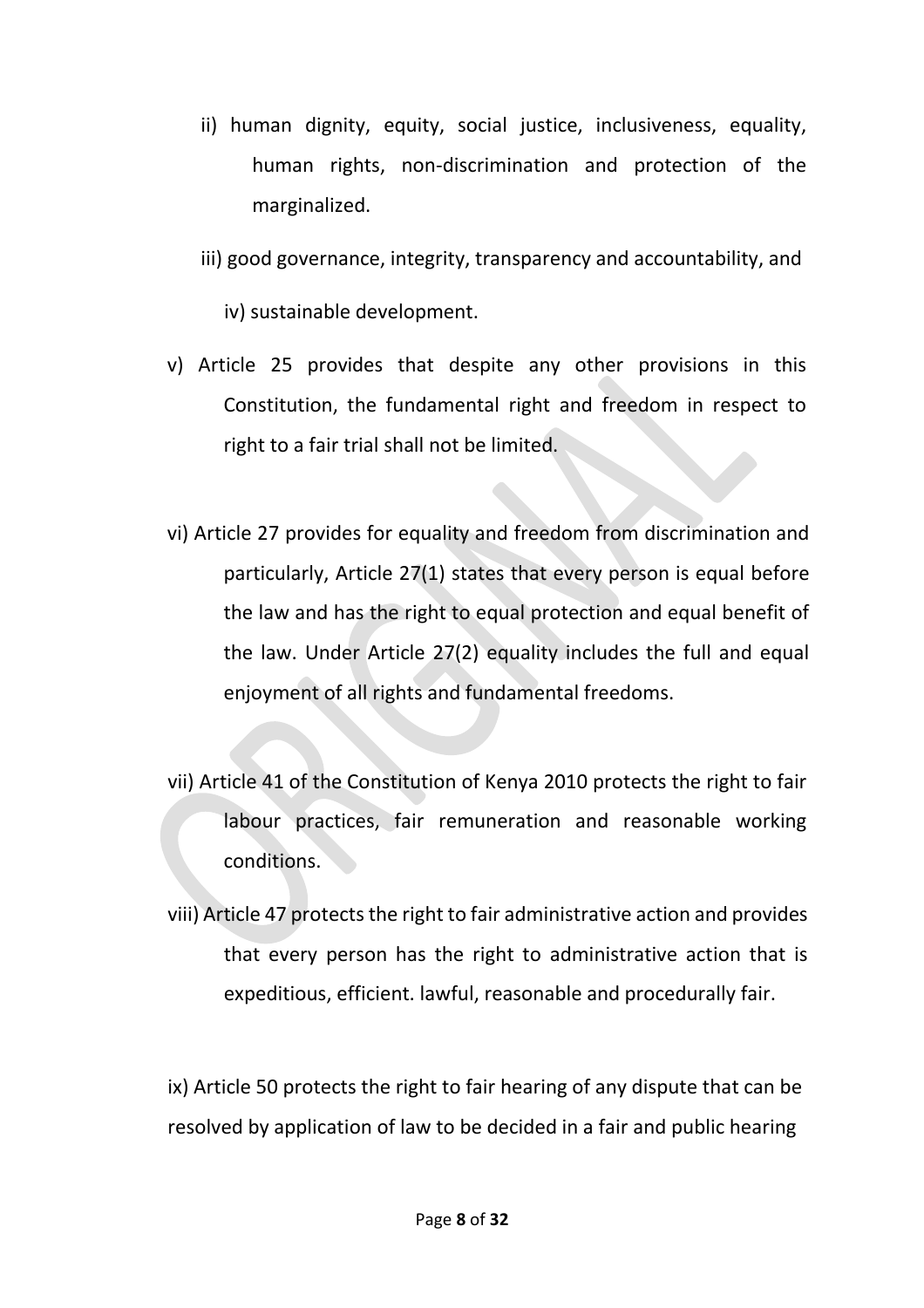before a court or if appropriate, another independent and impartial tribunal or body.

- 4. On the issue of jurisdiction, Counsel for the Petitioner Mr. Achiando submitted that the issue was determined by the Court of Appeal in *The Matter of the Interim Electoral Commission V Constitutional Application No.2 of 2011* and emphasized by the Supreme Court in the case of *Samuel Kamau Macharia and Another V Kenya Commercial Bank and 2 Others (2012) eKLR.*
- 5. Regarding Section 42(1) of the Employment Act, which is the crux of this Petition, Mr. Achiando submitted that it was important to note that the object and reasons for the enactment of the Employment Act, 2007 was to repeal the previous Employment Act, declare and define fundamental rights of an employee and provide basic conditions of employment. According to Counsel, the effect of Section 42(1) of the Employment Act was that it excluded the principle of *audi alteram* from its purview and was thus draconian in its application in that an employer can dismiss an employee on probationary contract at their whim during probationary period.
- 6. Counsel further submits that the Section is therefore unconscionably impermissible, null and void and inconsistent with the provisions of Articles 47 and 50 of the Constitution. In support of the submission Counsel relied on the case of *Evans Kiage Onchwari v Hotel Ambassadeur, Nairobi [2016] eKLR* per *Ndolo J.*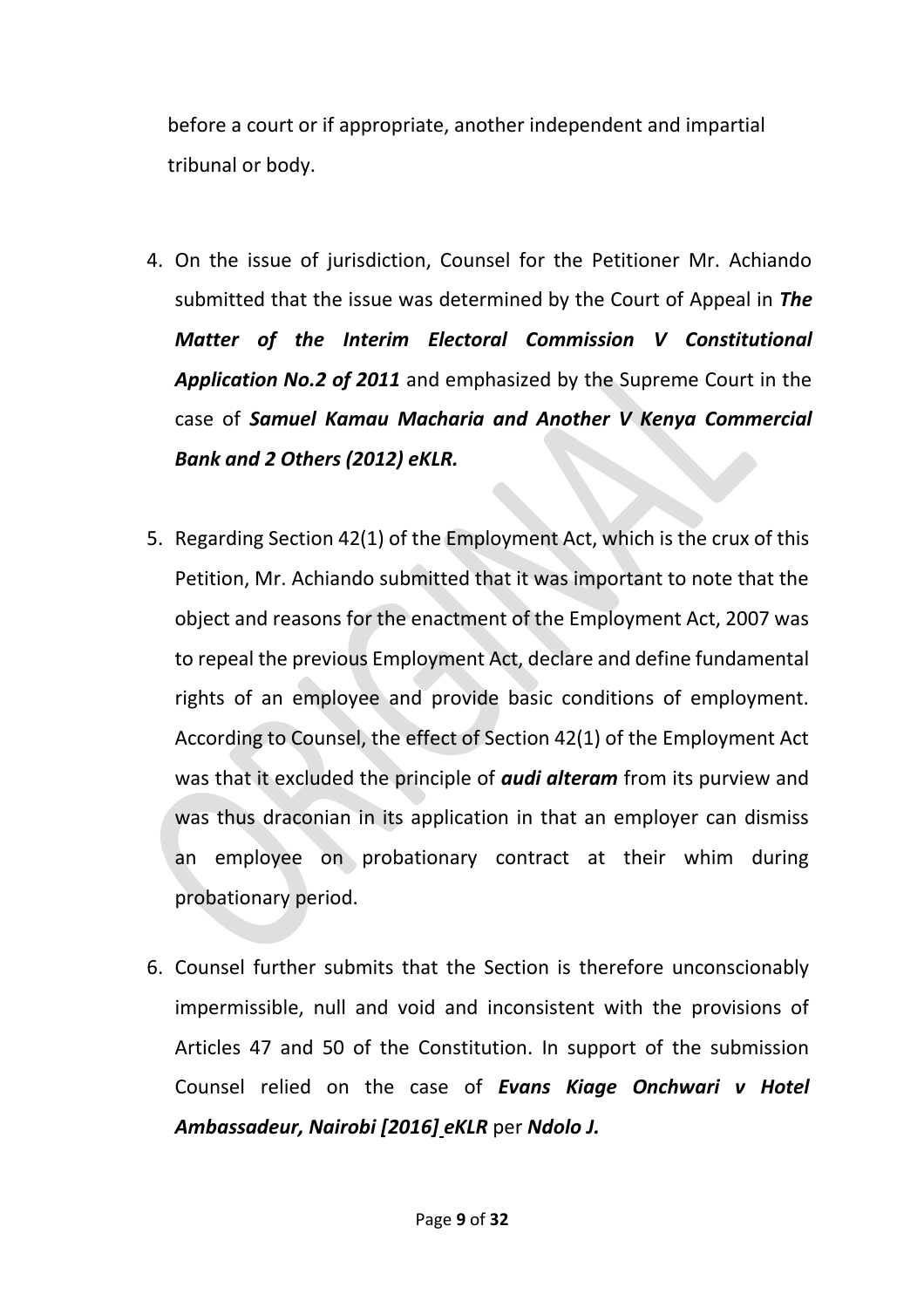- 7. Mr. Achiando further submitted that, though Parliament was permitted to enact legislation to give effect to the Constitution, such enactment should be done without undermining or ousting the provisions of the Constitution. Such that denial of redress to pursue an employer for violation or infringement of or threat to a right or fundamental freedom in the Bill of Rights allowing an employer to dismiss or terminate the employment of a probationary employee without according them a fair hearing, is an act that contravenes Articles 47 and 50 of the Constitution thus null and void.
- 8. Concerning the process of termination of employment, Counsel submitted that in adjudicating disputes between employers and employees, the Employment and Labour Relations Court is advised to respect the decisions made by an employer as far as they comply with the law and internal policies. However, where the employer's action fails to comply with the relevant legal and policy parameters, the Court is obliged to intervene. This according to Counsel was the position in *Jane Achieng and Another V University of Nairobi [2015] eKLR.* Mr. Achiando further relied on Article 50 of the Constitution on the right to have any dispute resolved in a fair, and public hearing before a Court or independent and impartial tribunal or body.
- 9. According to Counsel, whereas Article 50(2) which provides for the right to fair trial of an accused person in criminal trials is not applicable to disciplinary proceedings which are neither criminal proceedings nor quasi criminal, the Petitioners were however entitled to a fair hearing as was established by the Court of Appeal in *Judicial Service Commission V Gladys Boss Shollei and another [2014] eKLR.*

Page **10** of **32**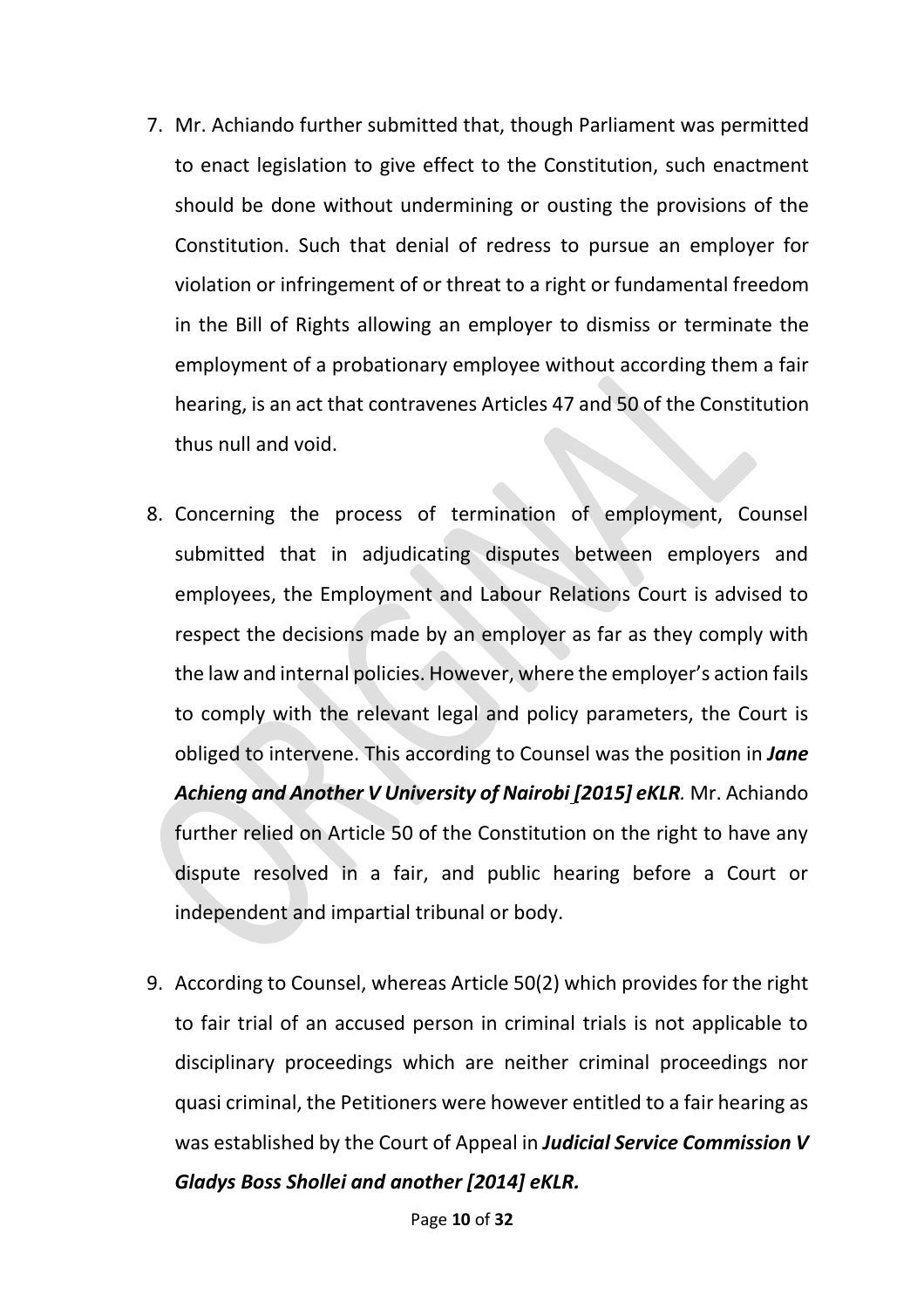- 10.Mr. Achiando restated that on or about  $14<sup>th</sup>$  April, 2016, a memo was sent by the Respondent to the Petitioners requiring them to submit employment data such as but not limited to pay slips and certificates of service from the Petitioners' former employers. The Petitioners later learnt that the Respondent, by the said memo, had embarked on a process of investigating on how the Petitioners were recruited without disclosing this to the Petitioners. For this reason, the Respondent withheld material facts from the Petitioners. Counsel thus submitted that the Petitioners were not aware that they were being investigated and further that such investigations did not request for the Petitioners' feedback or testimony concerning the allegations which formed the basis of the termination of the Petitioners' probationary contracts.
- 11.Concerning the law on termination of probationary contracts, Counsel submitted that this was the same as other employees contemplated under section 2 of the Act such that an employee on probationary contract should only be terminated where there are reasons, which reasons, the employer at the time of terminating such contract genuinely believed to exist. Hence the termination without reasons which was the case before us should not be permitted.
- 12.Mr. Achiando further contended that to date the Petitioners had not been given any report or brief at all on the preliminary investigations which were purportedly conducted by the Respondent. In support of the submission Counsel relied on the case of *CMC Aviation Ltd V Mohammed Noor [2015] eKLR* where the Court of Appeal held that unfair termination involved breach of statutory law and where there is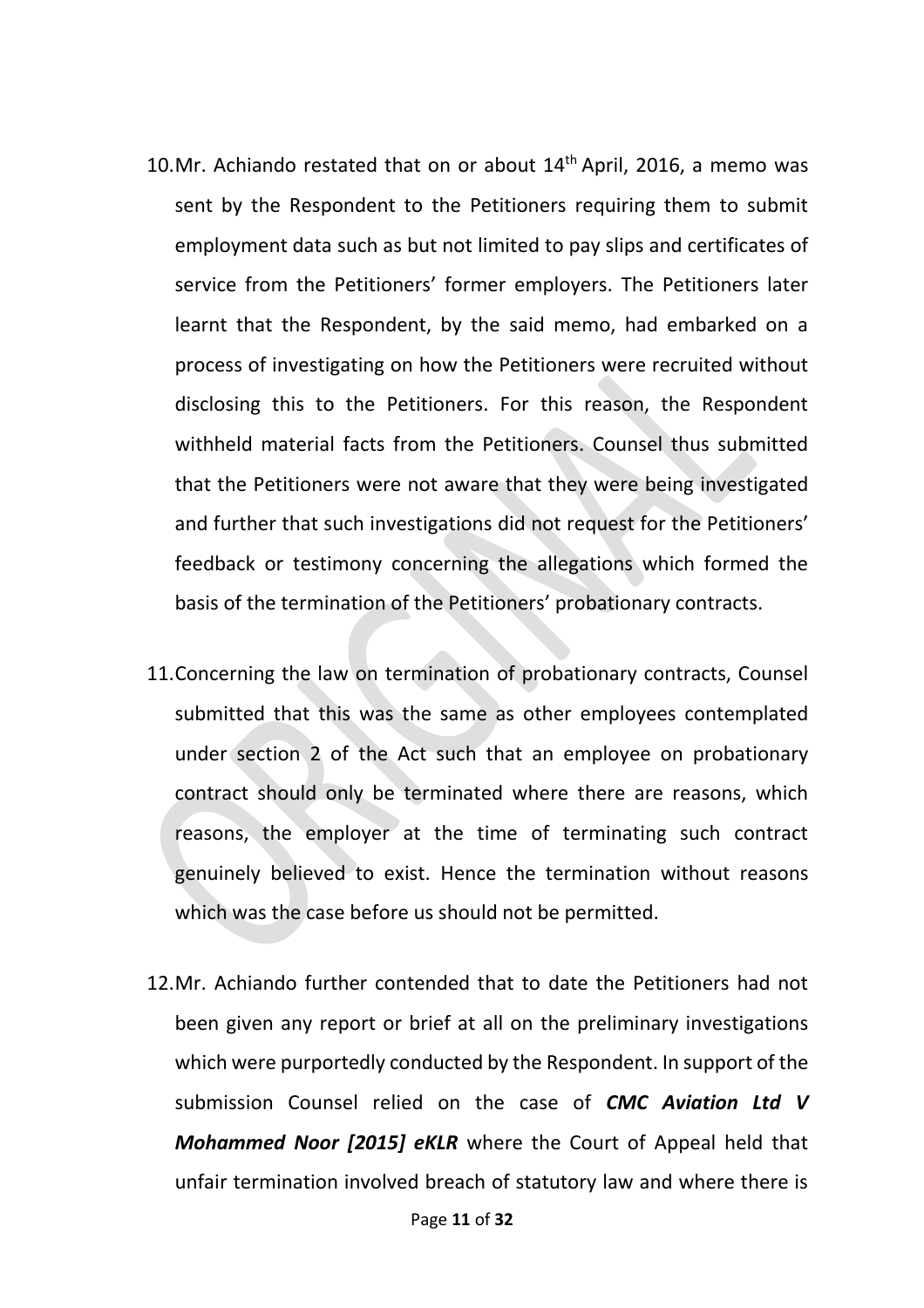fair reason for terminating an employee's service but the employer does it in a procedure that does not conform with the provisions of a statute, it still amounted to unfair termination.

- 13.On the question whether there was breach of the Petitioners' fundamental rights and freedoms under the Constitution, Mr. Achiando submitted that the violations were captured from paragraph 34-41 of the Petition and that the terminations were in breach of fundamental rights and freedom enshrined in Articles 10,20,27,41,47 and 50 of the Constitution.
	- a) According to Counsel, Article 10 on national values and principles of governance was breached in that the Respondent's decision to terminate the Petitioners' services was not in tandem with this Article and was prejudicial to human rights, social justice, accountability and transparency in discharge of national duty. Counsel added that Article 20 on the application of the Bill of Rights was violated in the sense that the Respondent's decision to terminate infringed and inhibited the Petitioners' ability to enjoy the fundamental right to be productive employees. Further, Article 27 on equality and protection from discrimination, was breached in the sense that the Petitioners were singled out and failing to terminate other employees who were similarly circumstanced as the Petitioners.
	- b) Counsel went on to state that Article 47 was contravened in the sense that the Respondent failed to accord the Petitioners a fair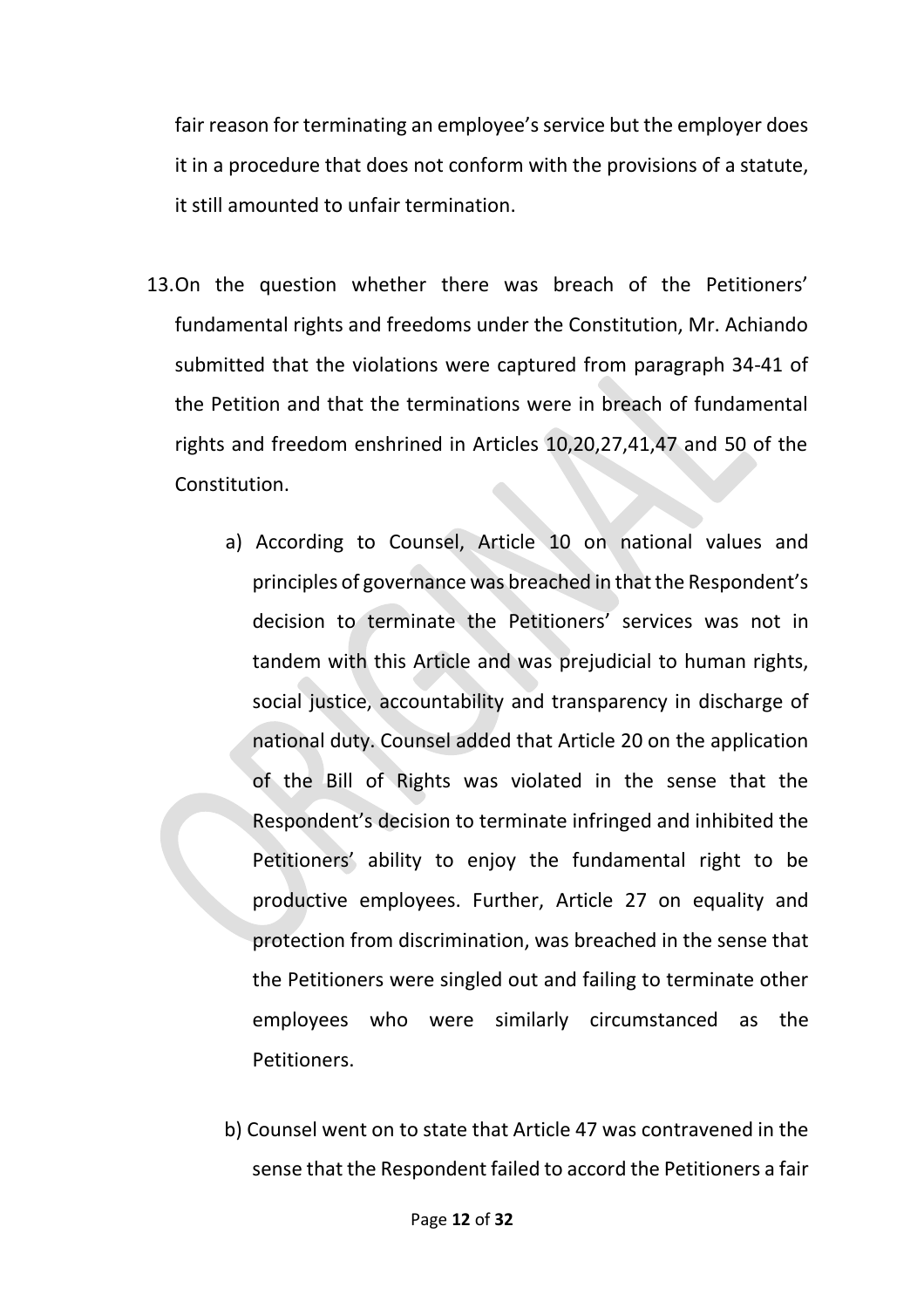hearing before terminating their services and finally that Article 47 was breached in the sense that the Respondent terminated the employment of the Petitioners at the end of their probationary period and gave them two days' termination notice. This according to Counsel was failure to comply with Section 41 of the Employment Act.

- 14.Regarding entitlement to remedies sought Counsel submitted that the Petitioners' rights had been violated in that their employment record had been sullied and that they had been exposed to mental and psychological torture and suffered severe loss and damage in their careers. It was therefore quite proper and appropriate that the Respondent be condemned to pay the Petitioners aggravated, general, punitive and exemplary damages.
- 15.Mr. Kioko for the Interested Party filed brief submissions whose essence was that probationary contracts could be terminated without ascribing reasons. Counsel relied on the cases of *Geoffrey Biseca V Mutsimoto Motor Corp. Ltd [2019] eKLR, Lawrence Musyimi Ngao V Liquid Telcom Kenya Ltd [2019] eKLR* and *Lee Mwanga Kioko V DAC Avition (EA) Ltd [2018] eKLR.*
- 16.Further, the learned State Counsel submitted that the essence of a probationary period was for an employer to assess an employee's suitability and allow termination if the employee was found wanting. On this account, Counsel relied on the case of *Rustus Odhiambo Otieno v Style Industries Limited [2019] eKLR.*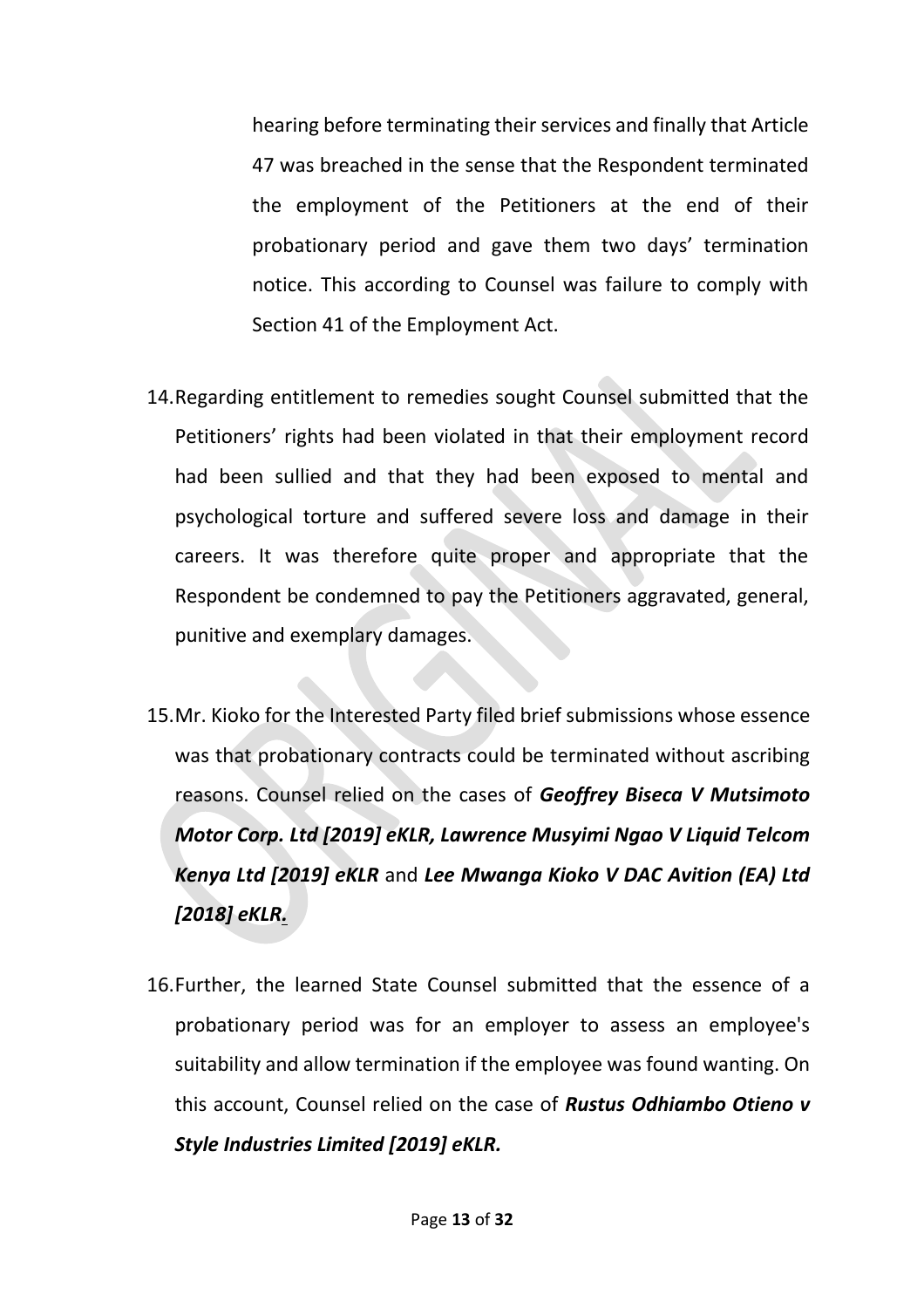- 17.Having reviewed the Petition, the grounds upon which it was brought and submissions by the Petitioners' Counsel and Counsel for the Interested Party, the Court flags three issues for determination namely, first whether this Court has jurisdiction to determine Constitutional petitions, second whether Section 42(1) of the Employment Act is inconsistent with the Constitution hence null and void to that extent. Thirdly, whether in terminating the services of the Petitioners the Respondent was bound but failed to abide by the provisions of Section 41 of the Employment Act and as a corollary, whether the Petitioners are entitled to the remedies sought in Petition.
- 18.On the first issue concerning the jurisdiction of the Court to adjudicate and make pronouncements on constitutional petitions, the Court will not dwell much on this issue for the reason that it is now more or less settled that this Court, just like the High Court and Environment and Land Court (ELC) have jurisdiction to determine constitutional questions arising within the context of their respective jurisdictions as delimited under Article 165(5) of the Constitution. To demonstrate, we will rely on the dictum of **Majanja J** in the case of *United States International University V The Attorney General & 2 others [2012] eKLR* where the learned Judge succinctly stated as follows:

*"Labour and employment rights are part of the Bill of Rights and are protected under Article 41 which is within the province of the Industrial Court. To exclude the jurisdiction of the Industrial Court from dealing with any other rights and fundamental freedoms howsoever arising from the relationships defined in section 12 of the Industrial Court Act, 2011 or to interpret the Constitution would*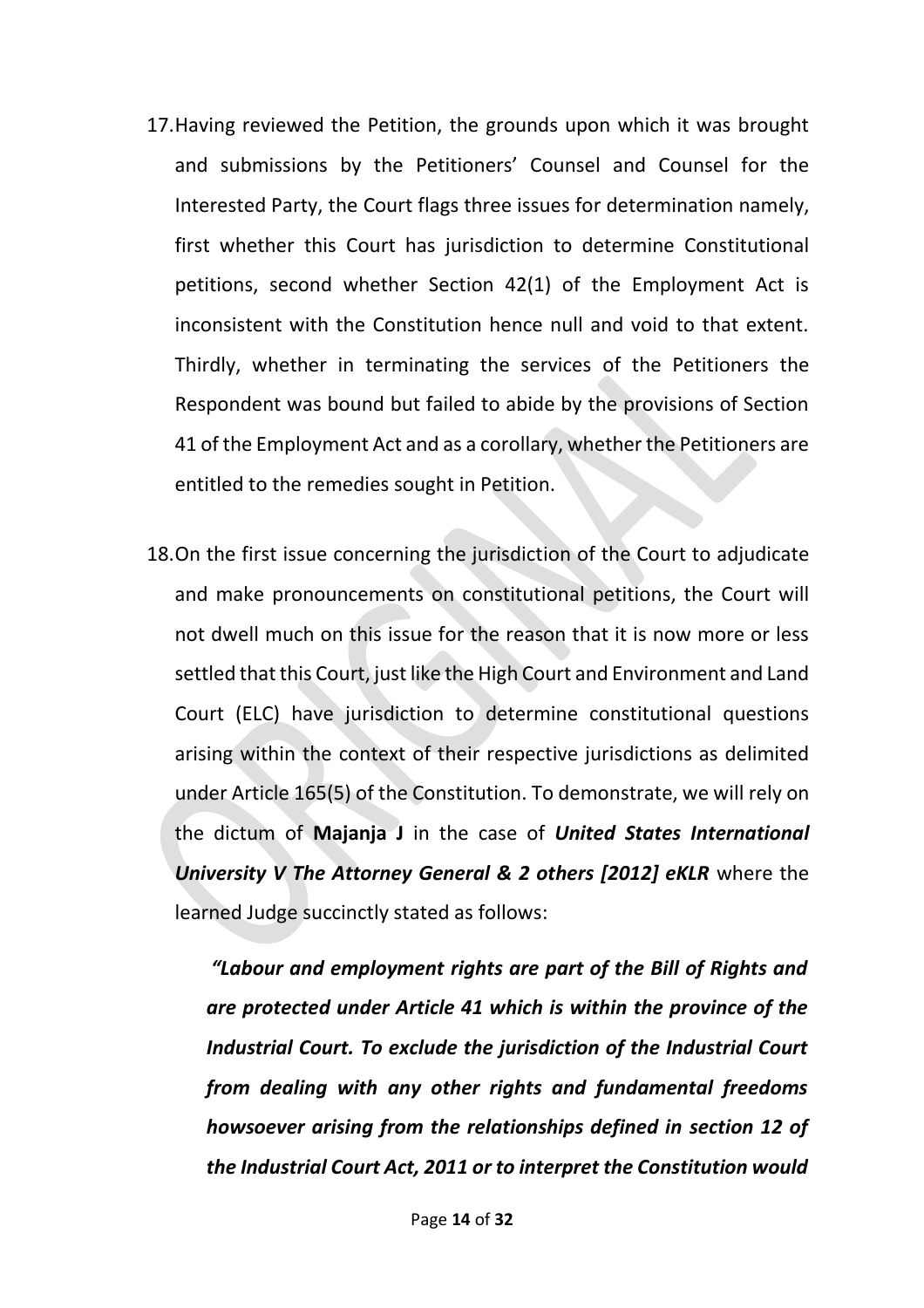*lead to a situation where there is parallel jurisdiction between the High Court and the Industrial Court.*

*This would give rise to forum shopping thereby undermining a stable and consistent application of employment and labour law. Litigants and ingenious lawyers would contrive causes of action designed to remove them from the scope of the Industrial Court. Such a situation would lead to diminishing the status of the Industrial Court and recurrence of the situation obtaining before the establishment of the current Industrial Court.*

*Article 19 provides that the Bill of Rights is an integral part of the framework of Kenya's democratic state and is the framework for social, economic and cultural policies. The necessity of having the Industrial Court deal with matters of fundamental rights and freedoms as part of the jurisdiction to resolve labour disputes is to infuse into employment and labour relations the values and essence of the Bill of Rights. The fact that the content of labour rights protected under Article 41 is reiterated in the Employment Act, 2007 and Labour Relations Act, 2007 does not create a separate wall of jurisdiction for the High Court and the Industrial Court…The reiteration of these rights is merely a consequence of Article 19 and recognition of their universality and indivisibility in application in all spheres of labour and employment law."*

Page **15** of **32** 19.Which brings us to the second issue and which in our view is the crux of the Petition. That is whether Section 42(1) of the Employment Act is inconsistent with the Constitution hence this Court should declare the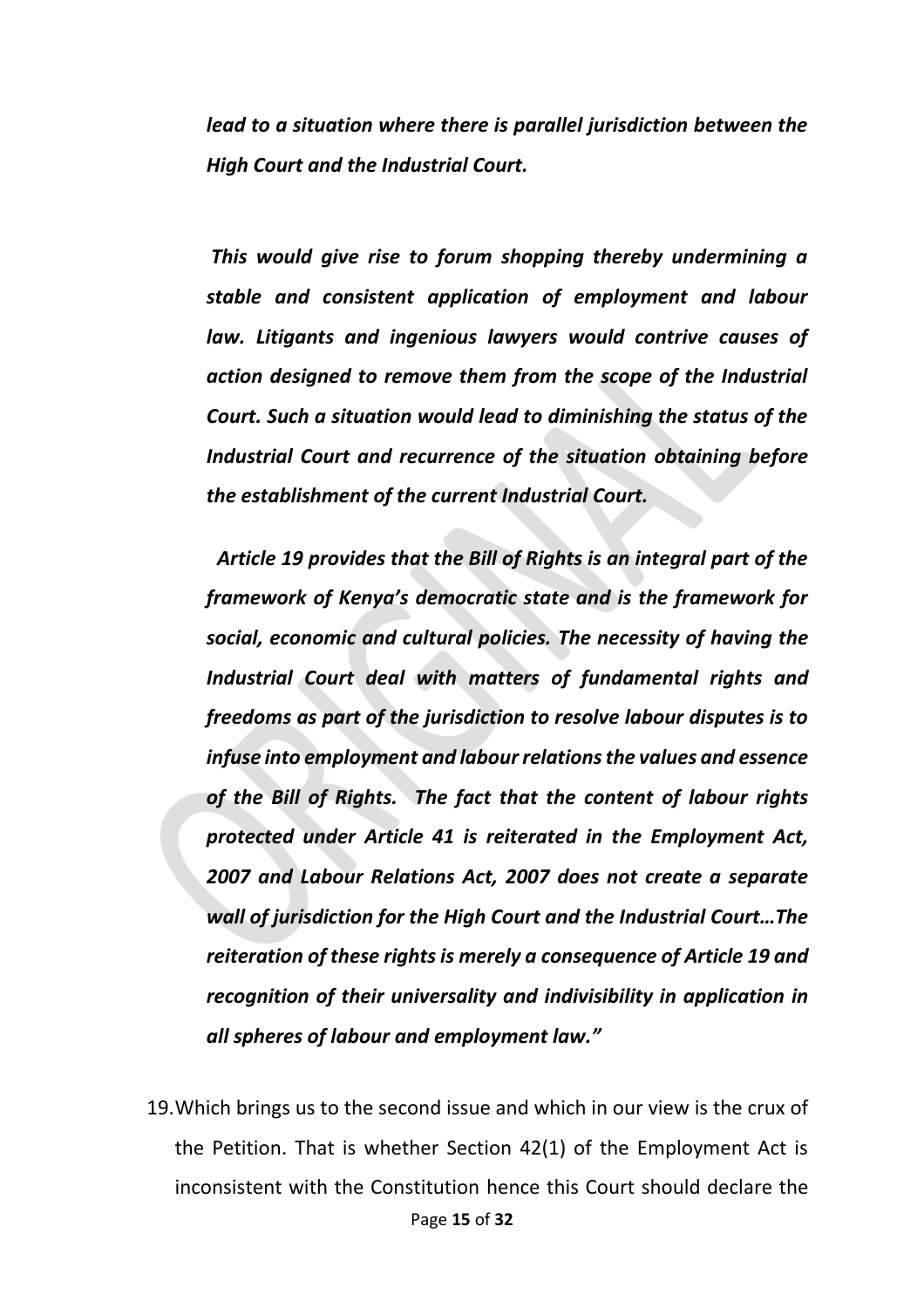same null and void to the extent that it is inconsistent with the Constitution.

20.Section 42(1) of the Employment Act provides:

## **42(1) the provisions of section 41 shall not apply where a termination of employment terminates a probationary contract**

21.Section 41 referred to above provides: -

**Subject to section 42(1), an employer shall, before terminating the employment of an employee, on the grounds of misconduct, poor performance or physical incapacity explain to the employee, in a language the employee understands, the reason for which the employer is considering termination and the employee shall be entitled to have another employee or a shop floor union representative of his choice present during this explanation."**

22.In support of the contention that this Section is unconstitutional, Mr. Achiando for the Petitioners submitted among other things, that the effect of Section 42(1) of the Employment Act is that it excludes the principle of *audi alteram partem* from its purview, that is, as regards termination of probationary contracts. This according to Counsel was draconian in its application in that it implied that an employer could dismiss from employment at will during probationary period. The Section was therefore constitutionally impermissible as it was inconsistent with the provisions of Articles 47 and 50 of the Constitution. In support of this submission Counsel relied on the decision of this Court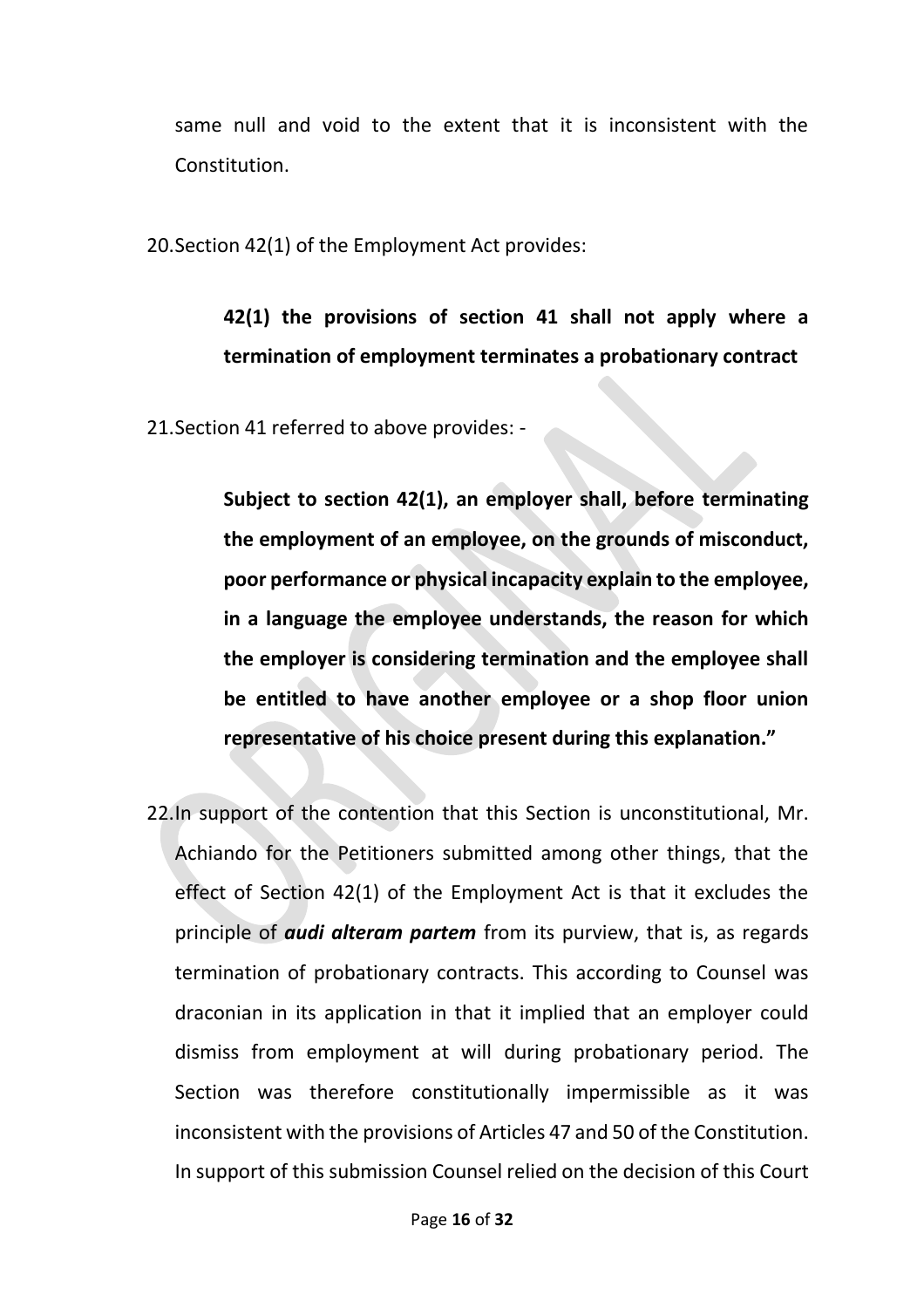# **(Ndolo J)** in the case of *Evans Kiage Onchwari v Hotel Ambassandeur Nairobi [2016] eKLR.*

- 23.Article 47 of the Constitution is concerned with the right to fair administrative action and decrees that every person has the right to administrative action that is expeditious, efficient, lawful, reasonable and procedurally fair, and further that where an administrative action is likely to adversely affect a person, such person is entitled to be given written reasons for the action.
- 24.Article 50 of the Constitution is concerned with the right to fair hearing and provides that every person has the right to have any dispute that can be resolved by the application of the law, to be decided in a fair and public hearing before a court or, if appropriate, another independent and impartial tribunal or body.
- 25. In relation to the petition before us, Mr. Achiando submitted that on 14<sup>th</sup> April, 2015, a memo was sent to the Petitioners by the Respondent requiring them to submit employment data including their pay slips and certificates of service from their previous employers. The Petitioners later learnt that the Respondent, by the said memo, had embarked on a process of investigating how the Petitioners were recruited, without disclosing this fact to them. For this reason, Counsel told us, the Respondent withheld material facts from the Petitioners. Further, during the alleged investigations the Respondent never asked the Petitioners for any feedback nor were they given copies of the investigation report to respond to before their services were terminated.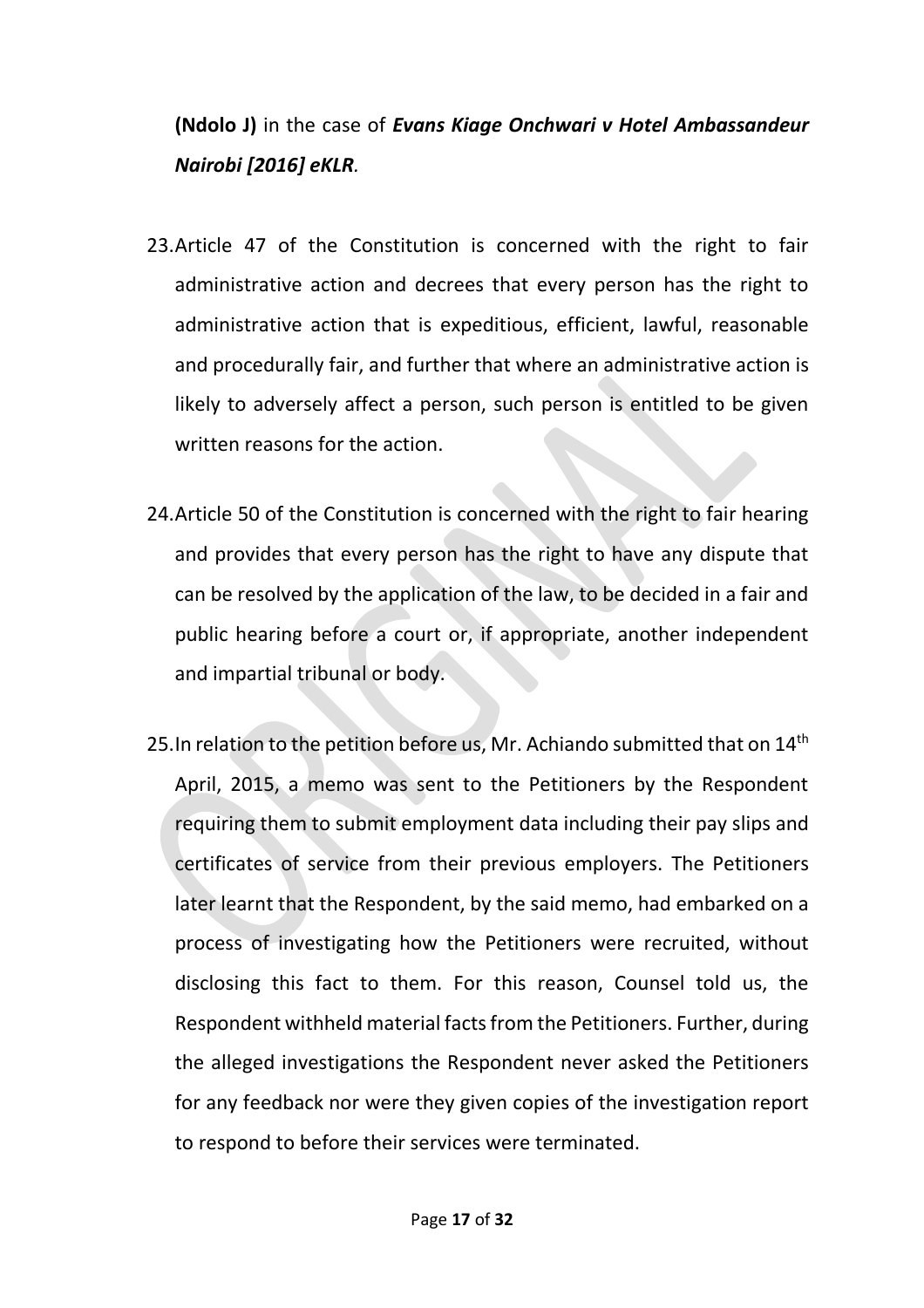- 26.It is important to note at this stage that the Respondent, though duly served, never participated in these proceedings. The factual allegations by the Petitioners therefore remained largely uncontroverted.
- 27.The jurisprudence from this Court on the constitutionality or otherwise of Section 42(1) of the Employment Act seems divided. **Rika J** in the case of *Danish Jalang'o v Amicabre Travel Services [2014] eKLR* held in material part as follows:

*"There is no obligation under sections 43 and 45 for employers to give valid and fair reasons for termination of probationary contracts, or to hear such employees at all, little less in accordance with the rules of fairness, natural justice or equity. The termination of probationary contracts is strictly regulated by the terms of the contract. The only question the court should ask is whether the appropriate notice was given or if not given, whether the employee received pay in lieu of notice; and whether the employee during the probationary period, was treated in accordance with the terms and conditions of the probationary contracts. The employee has no expectation of substantive justification, or fairness of procedure outside what the probation clause and section 42 of the Employment Act grants … the law relating to unfair termination does not apply in probationary contracts."*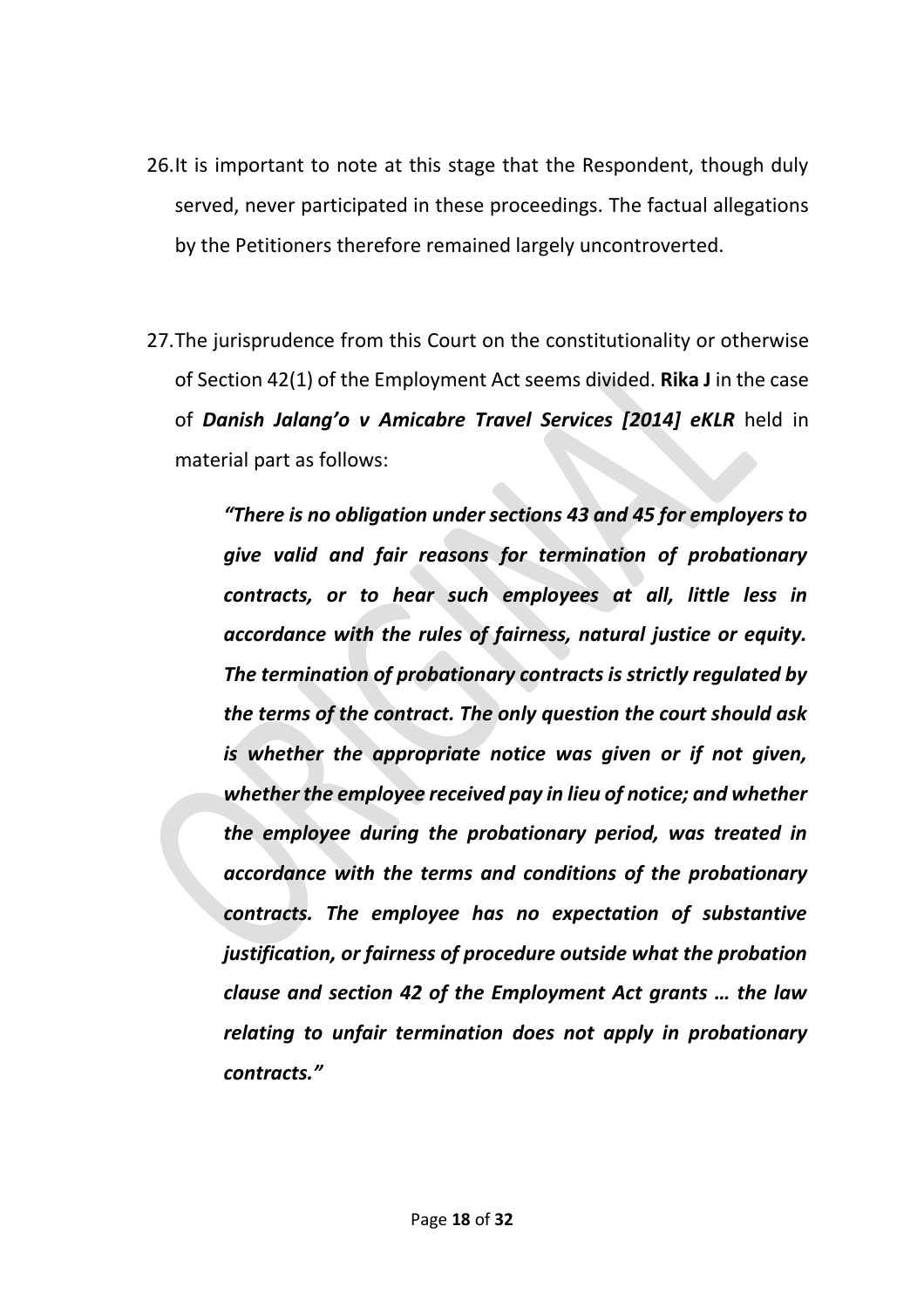28.**Nzioki wa Makau J** in the case of *John Muthomi Mathiu V Mastermind Tobacco (K) Ltd [2018] eKLR* while agreeing with **Rika J** in the *Danish Jalang'o Case* (supra) stated further as follows: -

> *"the probationary part of a contract of employment is the period where an employee is tested and he cannot therefore anticipate the same safeguards to be available for him/her like for an employee already confirmed to the position."*

29.**Ndolo J** on the other hand in the case of *Evans Kiage Onchwari V Hotel Ambassadeur Nairobi [2016] eKLR* observed as follows: -

> Page **19** of **32** *"I however find it necessary to comment on the constitutionality of Section 42(1) of the Employment Act which ousts the procedural fairness requirements under Section 41 as far as probationary contracts are concerned … the Court was referred to decisions of Rika J in Danish Jalang'o & another v Amicabre Travel Service Ltd and Dixon Andama v Amani Tiwi Beach Resort where my brother Judge held that in terminating probationary contracts, the substantive justification and procedural fairness requirements under Sections 43 and 45 are not obligatory. I hold a different view. Article 41 of the Constitution guarantees employment and Labour rights for all. To my mind these rights may only be limited to the extent that is permitted under Article 24 of the constitution. To limit enjoyment of a right by the mere reason of the length of service does not in my view meet the threshold of Article 24. To this extent I agree with the holding of Lenaola J in Samwel G. Momanyi v The Attorney General & Another that Section 45 (3) of the Employment Act is*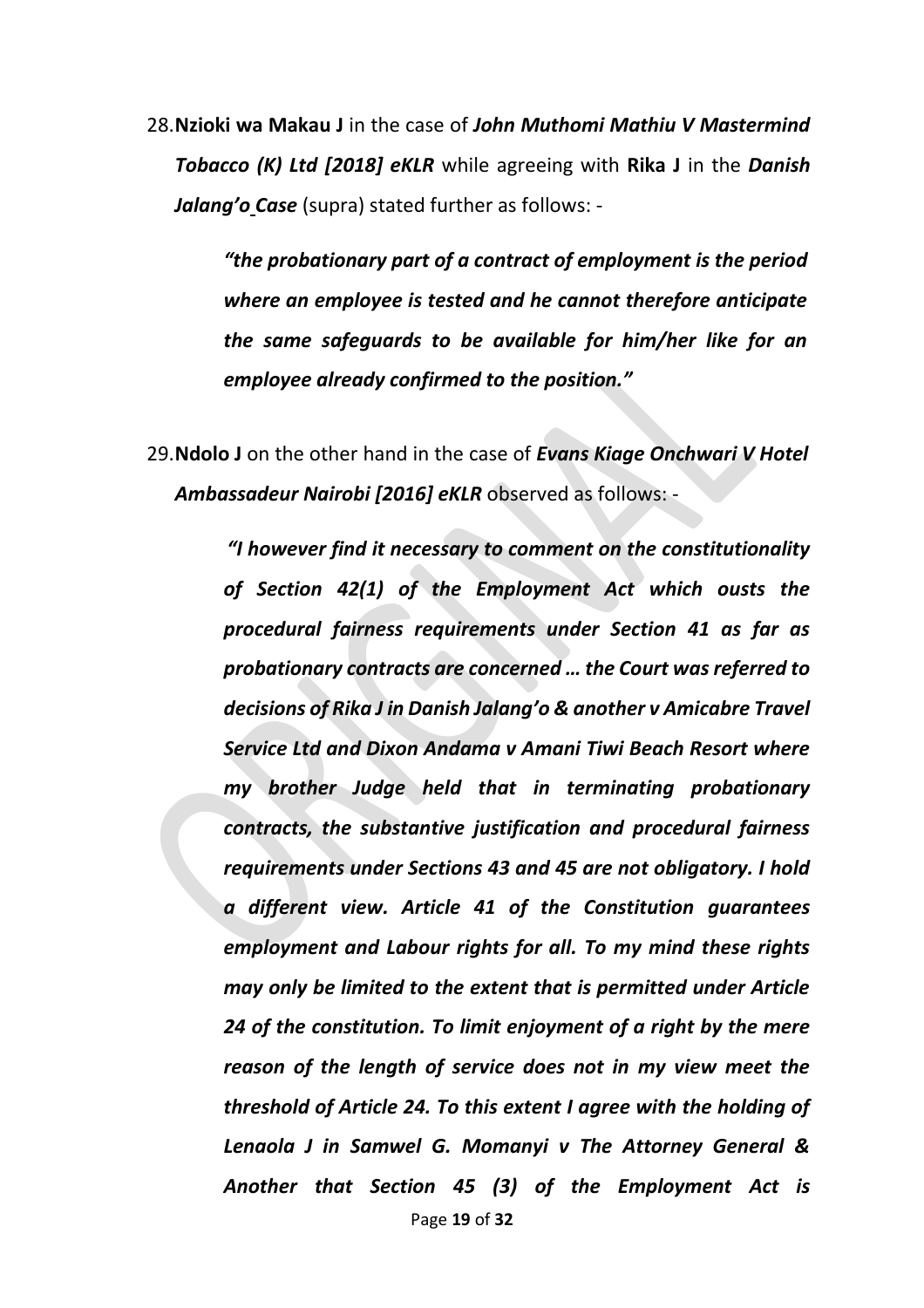*unconstitutional. I venture to add that Section 42(1) would also be unconstitutional. I say so because even assuming that an employee is found unsuitable within the probation period, the rights secured under Article 41 must still be respected."*

30.**Lenaola J** (as he then was) in the *Momanyi Case* relied on by **Ndolo J** observed in material part as follows concerning Sections 45 and 46 of the Employment Act.

> *"Reading the two sections together with articles 27 and 48 of the Constitution, there is obvious discrimination and the applicant and those in his situation have been denied equal protection and equal benefit of the law and they have also been denied the full and equal enjoyment of all rights and fundamental freedoms to the extent expected by the Constitution. They have been denied access to justice. I have held as above because I am in agreement with the petitioner that there is no explanation offered by either the 2nd Respondent and the AG why a person who has worked for one year and one month is the only one who can claim that his employment has been unfairly terminated …"*

31.From the authorities considered above, the following issues are discernible. First **Rika J** was of the view that unless the probationary contract provides to the contrary or differently, the provisions of Section 41 remain validly excluded by Section 42(1) of the Act with the consequence that a person holding a probationary contract does not enjoy the protection provided under Section 41. Second, the issue of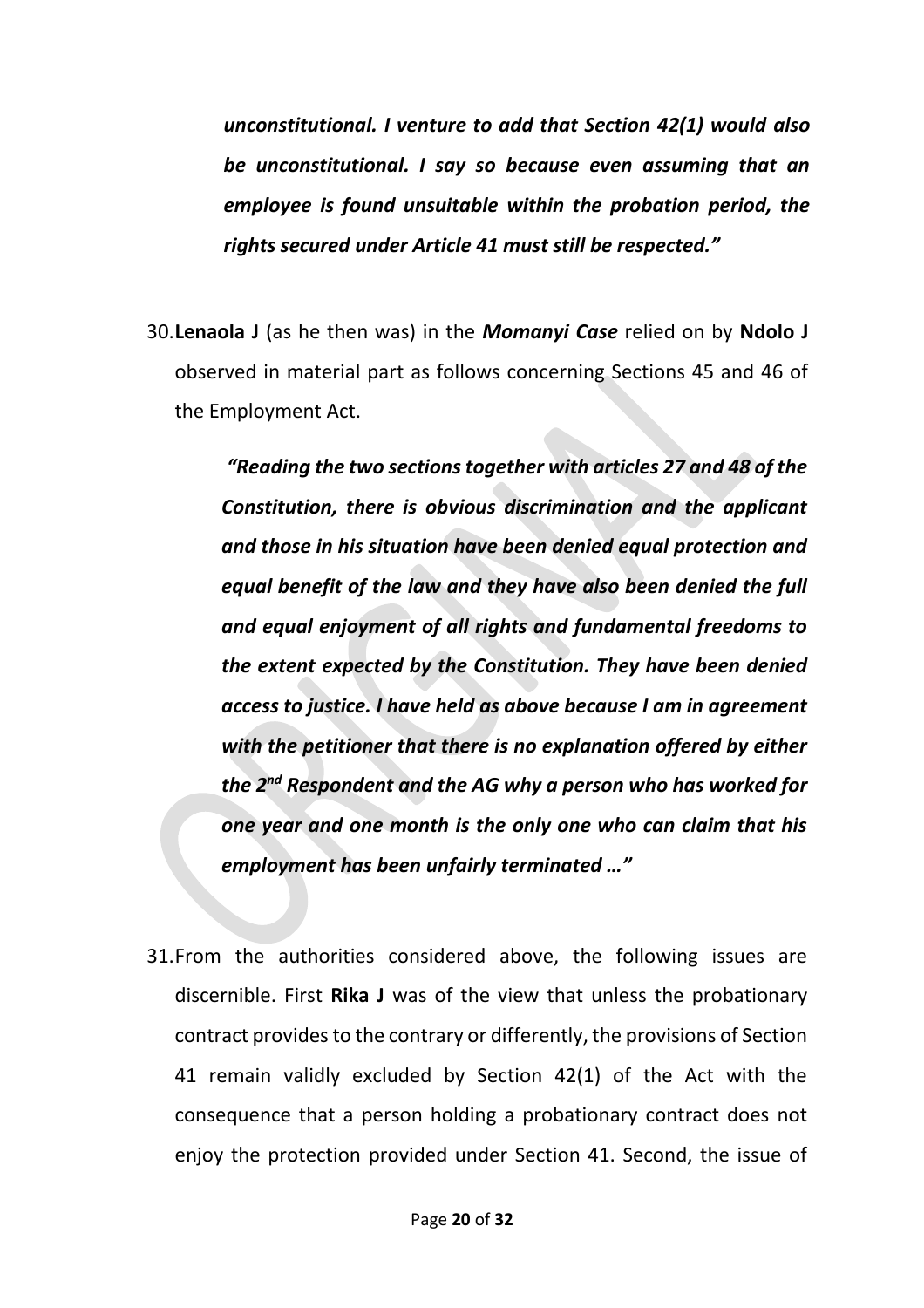constitutionality of Section 42(1) of the Employment Act though never submitted before **Ndolo J** as a substantive issue for determination, her comments though *obiter dicta*, are fundamental to the issue before us. Thirdly whether the decision of **Lenaola J** (as he then was) in the *Momanyi Case* relied on by **Ndolo J** concerning the constitutionality of Section 45(3) of the Employment Act which was not one of the substantive questions submitted before the learned Judge for determination, applies with equal measure to section 42(1) of the Employment Act.

- 32.Going forward, the issue of applicability of procedural fairness encapsulated under Section 41 of the Employment Act to probationary contracts, not appearing settled by local jurisprudence, it would be useful to sample some jurisprudence on the matter from comparative jurisdictions abiding by the provisions of the Judicature Act.
- Page **21** of **32** 33.Under the Code of Good Practice which is incorporated into the South African Labour Relations Act 66 of 1995, schedule 8 thereof, section 8 makes elaborate provisions concerning probationary employees. For instance, it states that the purpose of probation is to give the employer an opportunity to evaluate the employee's performance before confirming the appointment. The section further provides that during the probationary period, the employee's performance should be assessed. An employer should give an employee reasonable evaluation, instruction, training guidance or counselling in order to allow the employee to render a satisfactory service. If the employer determines that the employee's performance is below standard, the employer should advise the employee of any aspects in which the employer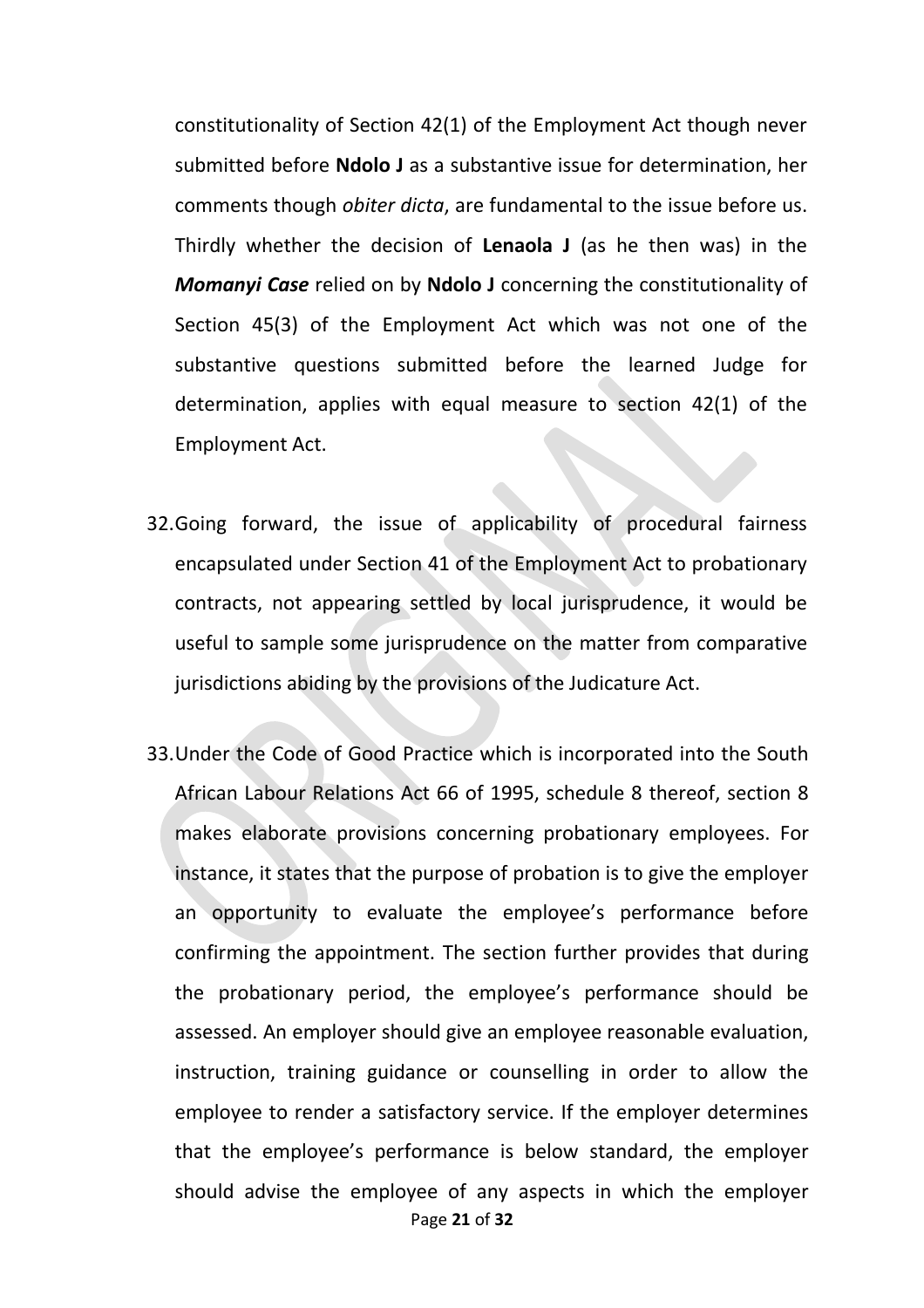considers the employee to be failing to meet the required performance standards.

- 34.The Code further provides that if an employer decides to dismiss the employee or to extend the probationary period, the employer should advise the employee of his or her right to refer the matter to a council having jurisdiction, or to the Commission on Mediation, Conciliation and Arbitration (CMCA).
- 35.In the case of *Palace Engineering (Ply) Ltd V. Ngcobo & Others (CLAC) (2014) ZALAC 7*, The Labour Appeals Court of South Africa observed as follows:

*" the acceptance of less compelling reasons for dismissal in respect of a probationary employee as contemplated in item 8(1) (j) of the Code does not detract from the principle that the dismissal must be for a fair reason. Even though less onerous reasons can be accepted for dismissing a probationary employee, the fairness of such reasons still needs to be tested against stipulations of item 8(1) (a) –(h) of the Code of Good Practice. At the end of the day the onus rested on the employer to prove that the dismissal was substantively fair."*

36.In the Canadian case of *Van Wyngaarden V Thumper Massager Inc. 2008 ONSC 6622,* Superior Court of Justice of Ontario held that despite differing accounts of the parties on the Appellant's hiring and performance the trial Judge was able to make a fair and just determination of the merits of the Motion for summary judgement.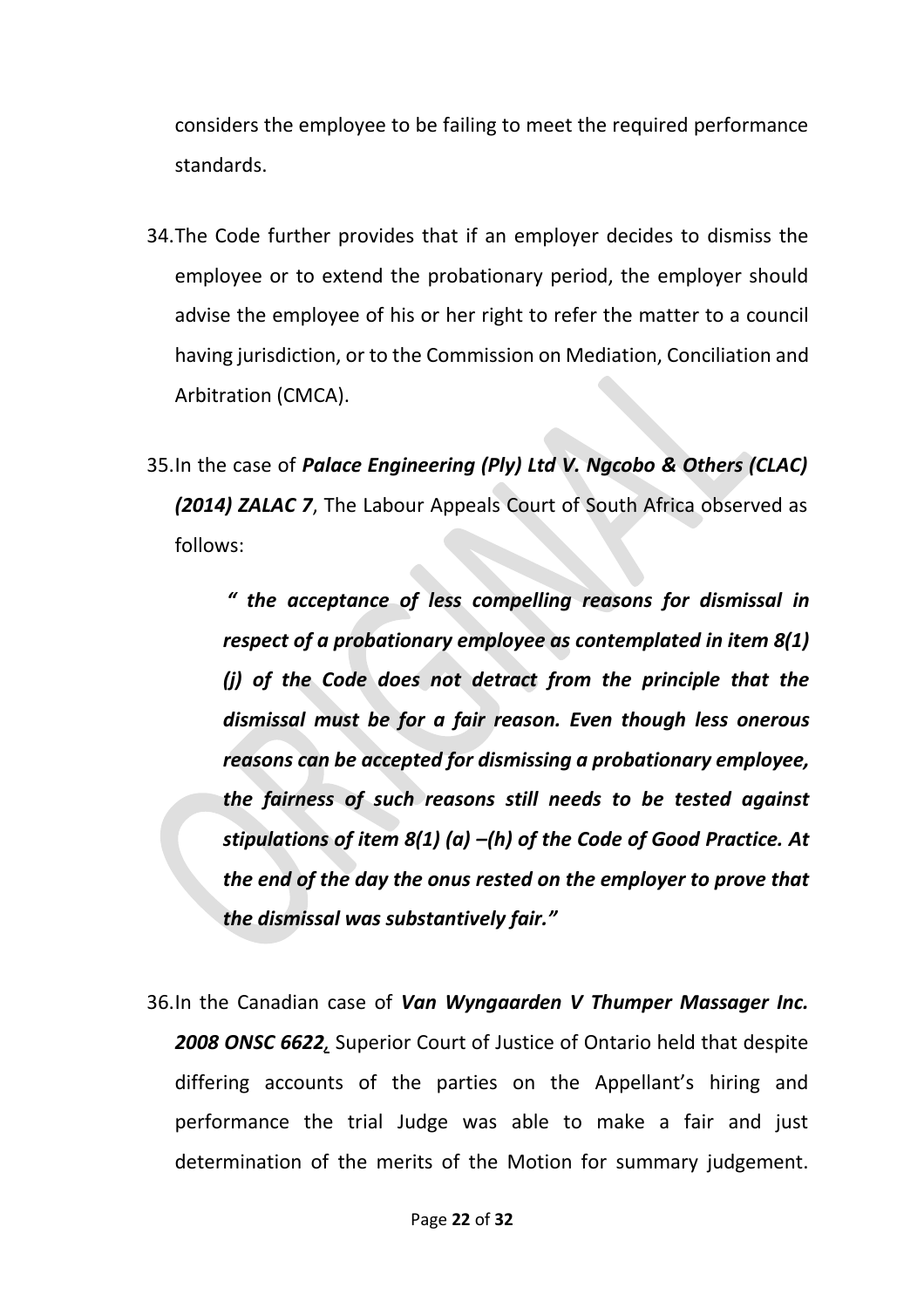After a detailed review of the emails that set out the pre-contract communication, he found that the Appellant was bound by the probation clause in the one page offer as signed back by him. Further following *Nagribianko V Select Wine Merchants Ltd 2016 ONSC 490,* the Motion Judge held that the probationary period was inconsistent with any inducement or promise of long term employment as alleged by the claimant. The Court further held that the Motion Judge was right in holding that unless the dismissal was in bad faith, an employer was entitled to dismiss an employee during the probationary period without cause and without notice.

36. In the *Nagribianko Case* (supra) the Court of Appeal held that:

*"the word probation in an employment contract has a clear and unambiguous meaning and the status of a probationary employee has acquired a clear meaning at Common Law. Unless the employment agreement specifies otherwise, probationary status enables an employee to be terminated without notice during the probationary period if the employer makes good faith determination that the employee is unsuitable for permanent employment."*

Page **23** of **32** 37.A review of the South African and Canadian jurisprudence above while displaying distinctively different approaches to probationary contracts just as was noted of the Judges of this Court, have some sort of confluence that a probationary employee ought to be heard before the contract is terminated. Whereas the South African jurisprudence is more elaborate and direct on the procedural fairness over probationary employees, the Canadian position seems to be that unless the contract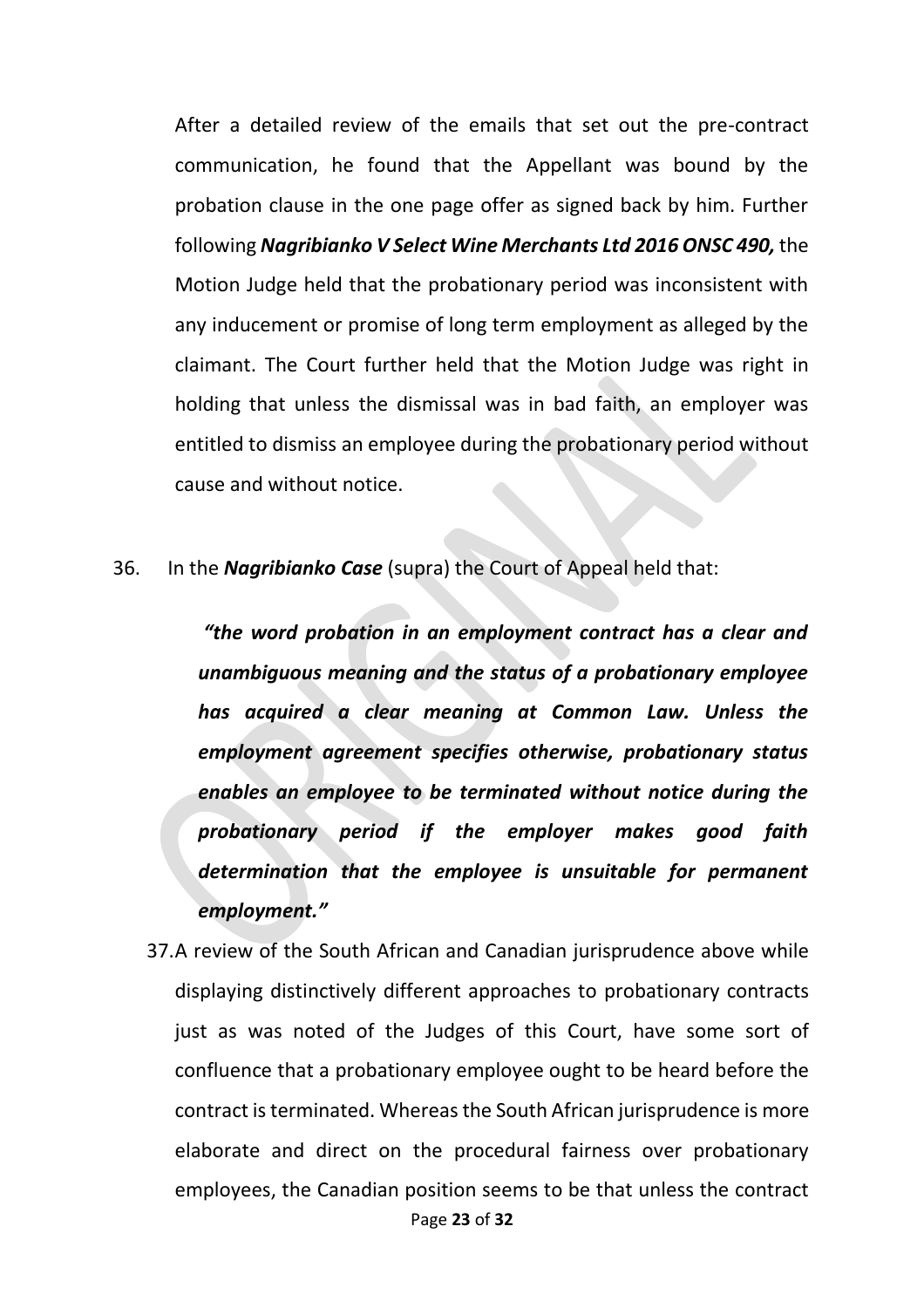provides for it, an employer can terminate a probationary contract without a hearing or assigning a reason.

- 38.While the above appears to be the position in Canada the practice seems different in majority of cases reviewed including those cited in this judgement; the probationary employees were heard before their contracts were terminated.
- 39.Kenya and Canada are former British colonies where the Common Law position for a long time was that there was no obligation on an employer to assign any reason for termination of employment, including contracts which had been confirmed after successful probation. All an employer needed to do was to invoke the termination clause and issue a notice as stipulated in the contract or offer payment in lieu of notice. Perhaps and it is indeed more probable than not, that this Common Law principle played heavily in the minds of the drafters of the Employment Act while drafting Section 42(1) of the Act and its eventual legislation.
- 40.This invites the next question which is whether the foregoing, being the most probable operating legislative circumstances of our Parliament, does Section 42(1) of the Employment Act offend the tenets of procedural fairness provided for under Article 47 of the Constitution hence ought to be declared unconstitutional?
- Page **24** of **32** 41.In support of the declaration of unconstitutionality of Section 42(1) of the Act, it was submitted by Mr. Achiando that the object and reasons for enactment of the Employment Act was to among others declare and define fundamental rights of an employee. The effect of Section 42(1) of the Employment Act therefore was that it excluded the principle of audi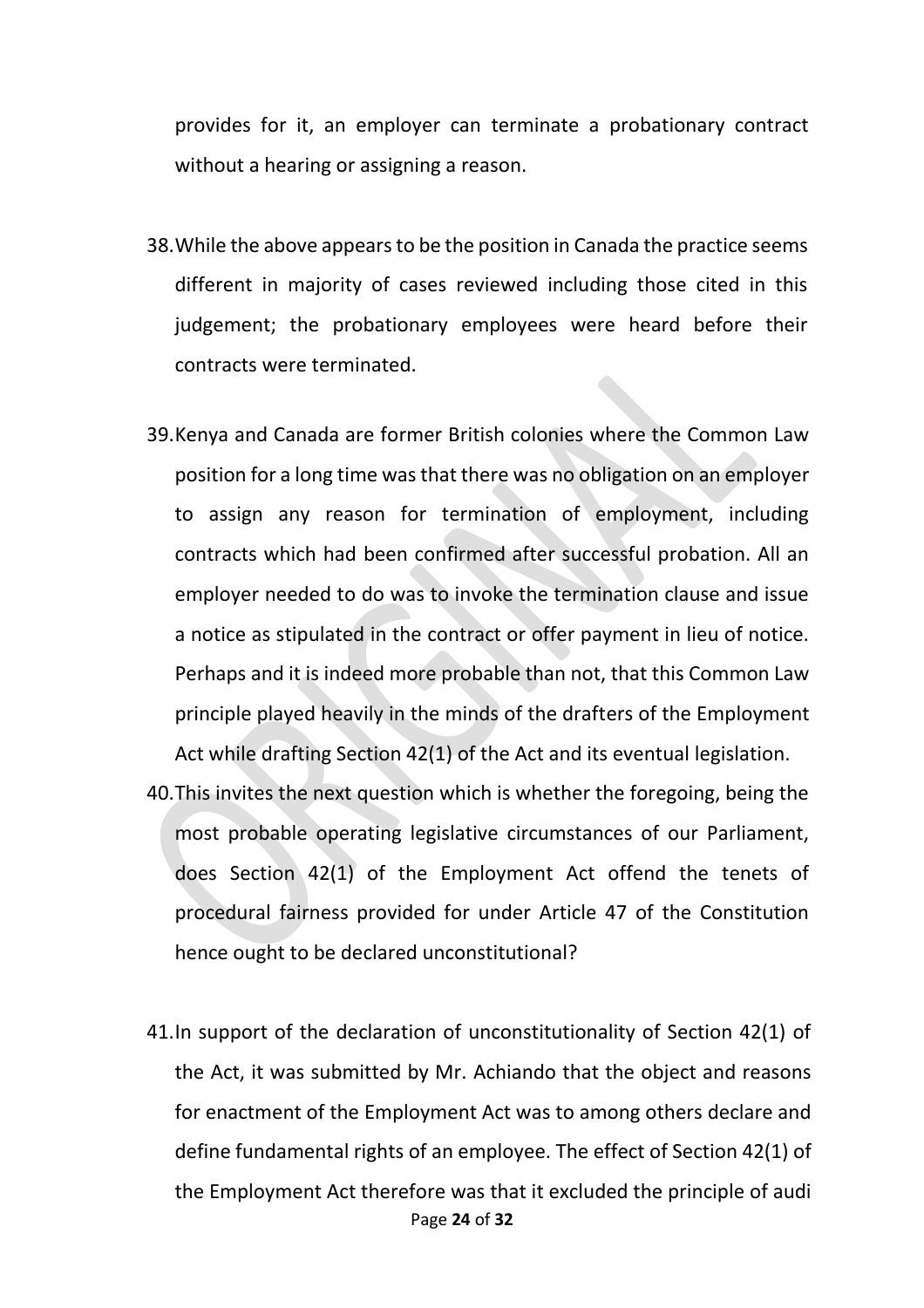alteram partem from probationary employees who could be dismissed at will during probation. This according Counsel was impermissible, null and void.

- 42.While conceding that Parliament was permitted to enact legislation to give effect to the Constitution, such enactment should be done without undermining or ousting the provisions of the Constitution. Denial of redress or violation or infringement of a right or fundamental freedom in the Bill of Rights was therefore contrary to the Constitution hence null and void.
- 43.Mr. Kioko for the Interested Party on the other hand denied Section 42(1) was unconstitutional. According to him, the probationary period was for an employer to assess an employee's suitability and allow termination if the employee is found wanting.
- 44.Article 47 of the Constitution confers on every person the right to administrative action that is among others, reasonable and procedurally fair. Further, if a fundamental freedom of a person has been or is likely to be adversely affected by administrative action, the person has the right to be given written reasons for the action.
- 45.The spirit of Article 47 has been incorporated in the Employment Act more particularly in Section 41 which stipulates that: -

Page **25** of **32 41(1) subject to section 42(1) an employer shall, before terminating the employment of an employee, on grounds of misconduct, poor performance or physical incapacity explain to the employee, in a language the employee understands, the**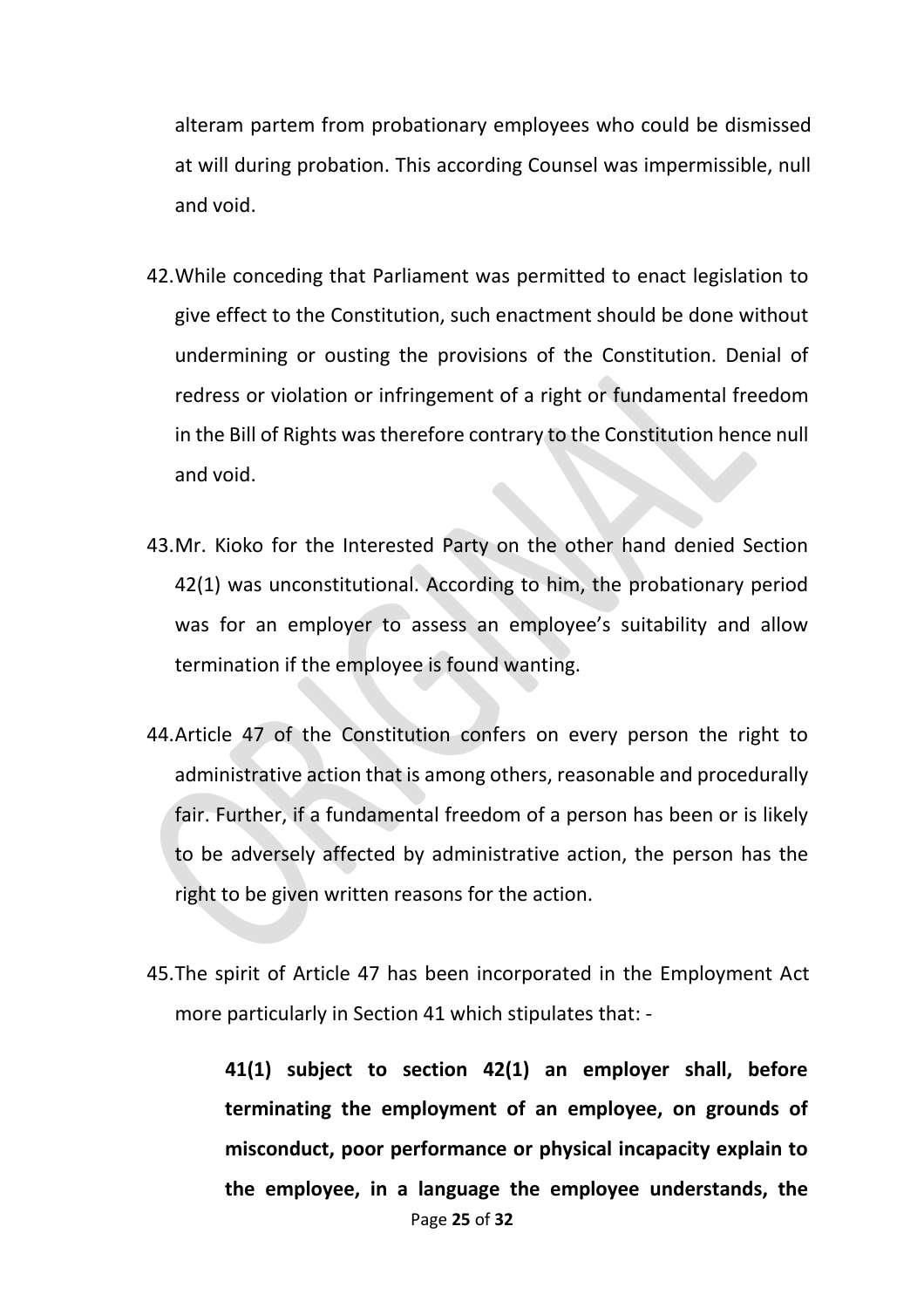**reason for which the employer is considering termination and the employee shall be entitled to have another employee or a shop floor representative of his choice present during this explanation.**

**2), Notwithstanding any other provision of this part, an employer shall before dismissing an employee under section 44(3) or (4) hear and consider any representations which the employee may on the grounds of misconduct or poor performance, and the person, if any, chosen by the employee within sub-section (1) make.**

46.By dint of Section 42(1) a probationary employee has been excluded from the substantive and procedural processes provided for under Section 41 of the Act. Is this therefore unconstitutional?

47.Article 24(1) of the Constitution provides thus:

**24(1) A right or fundamental freedom in the Bill of Rights shall not be limited except by Law, and then only to the extent that the limitation is reasonable and justifiable in an open and democratic society based on human dignity, equality and freedom, taking into account all relevant factors**

48.With regard to employment, Article 2 of the ILO Convention on Termination Employment of 1982 (NO 158) stipulates as follows: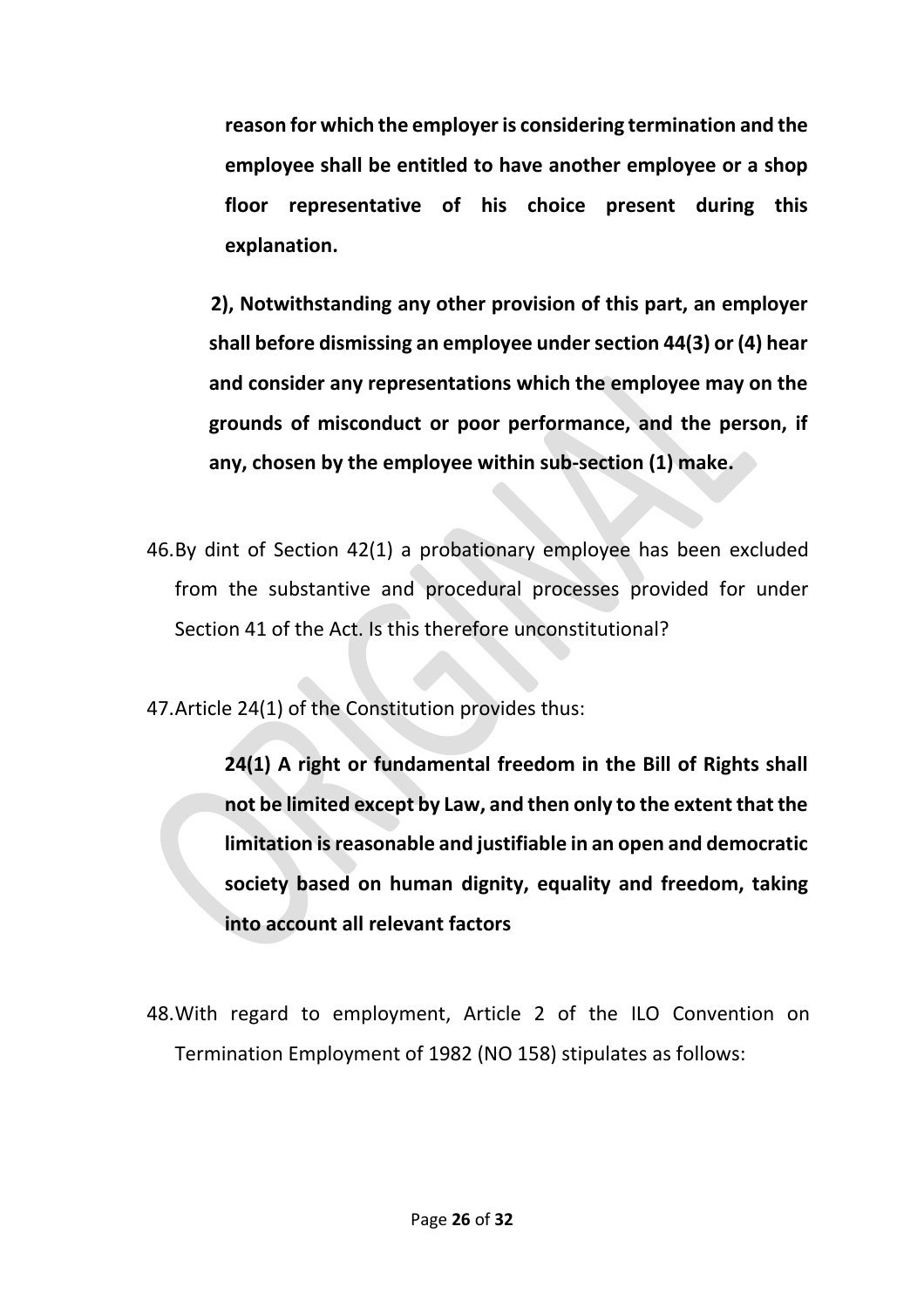**2. A member may exclude the following categories of employed persons from all or some of the provisions of this convention (a) workers engaged under contract of employment for a specific period of time or a specified task.**

**(b) workers serving a period of probation or a qualifying period of employment, determined in advance and of reasonable durations.**

**(c) workers engaged on a casual basis for a short period.**

- 49.Most of the provisions of this Convention especially Articles 4,5, 6 and 7 have been incorporated into the Employment Act hence form part of Kenyan law on employment.
- 50.Proponents of termination of probationary contracts without subjecting employees to hearing have not only relied on the exclusionary provisions of Section 42(1) but have also justified the exclusion on the grounds that during probation period, an employee is under trial to match the skillsets represented during the interview with the actual job performance. This position is implicit under Section 42(2) which provides that probationary period shall not be more than six months but it may be extended for a further period of not more than six months, with the agreement of the employee.
- 51.Practice shows that in the majority of cases, an employee on probation is usually engaged with the management on issues of performance and other issues contained in the probationary employment contract. Therefore, the stipulation that for the period of probation to be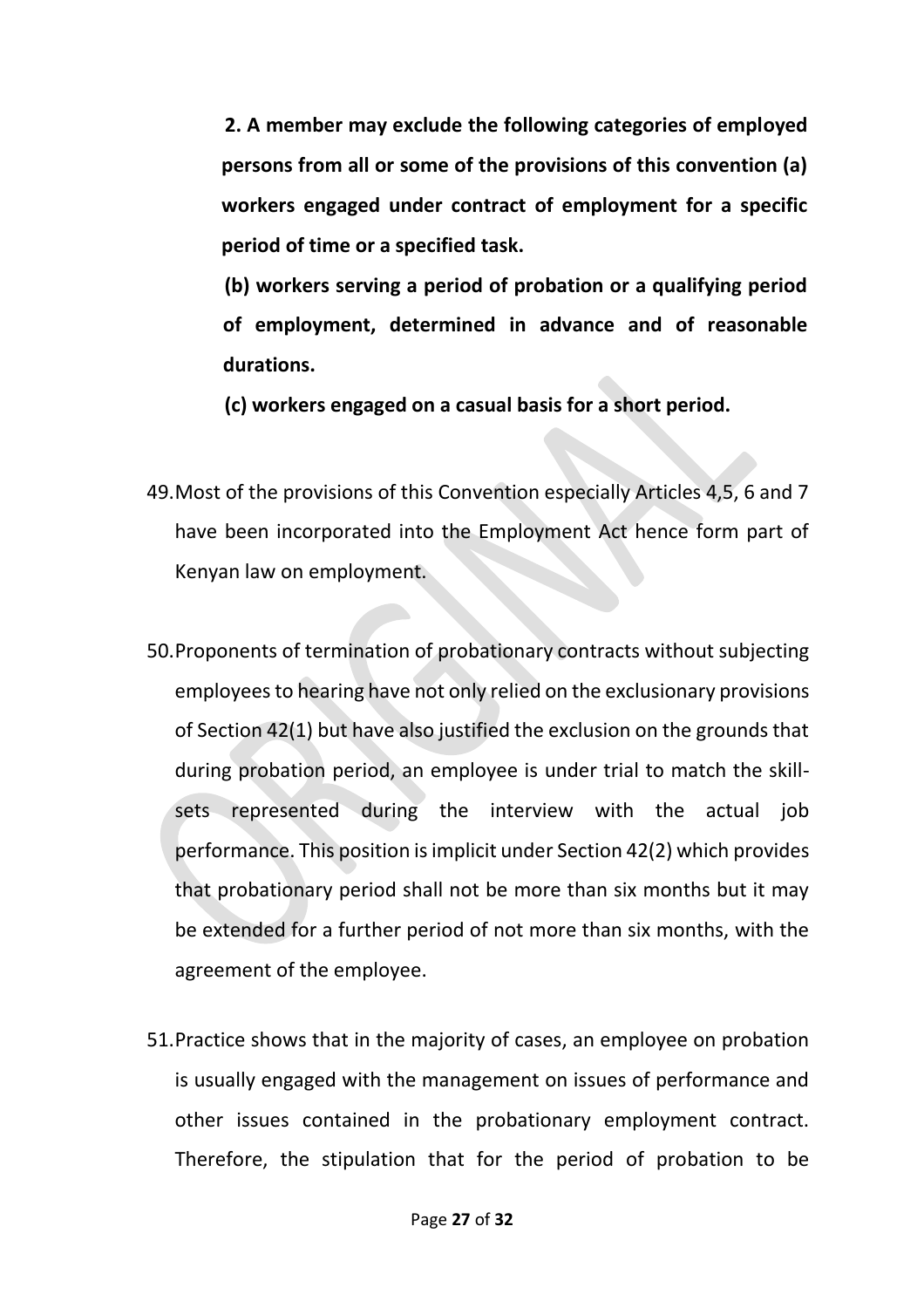extended, the concurrence of the employee must be sought, implies some consultation must take place and issues of concern warranting extension, discussed.

- 52.Section 41 of the Act provide that an employer shall before dismissing an employee on grounds of misconduct, poor performance and so on, explain to the employee the reason for which the employee is considering termination and that the employer shall before terminating the employment of such employee consider any representation such employee and or his representative may make.
- 53.Under Section 2 of the Employment Act, an employee is defined to mean a person employed for wages or salary and includes an apprentice and indentured learner. Although the Act defines a probation contract in relation to the duration of the contract it does not segregate or isolate a person employed under a probationary contract from the general definition of an employee. Therefore a reading of Section 41 together with the implicit provisions of Section 42(2) renders illogical the provisions of Section 42(1).
- 54.Further, it does not make sense to accord an apprentice and indentured learner who are included in the definition of an employee under Section 2, the procedural benefits of Section 41 but deny the same to an employee simply because they hold a probationary contract.
- 55.Labour rights are part of the Bill of Rights by virtue of Article 41 of the Constitution. Article 24 of the Constitution prohibits the limitation of a right or a fundamental freedom in the Bill of Rights except by law and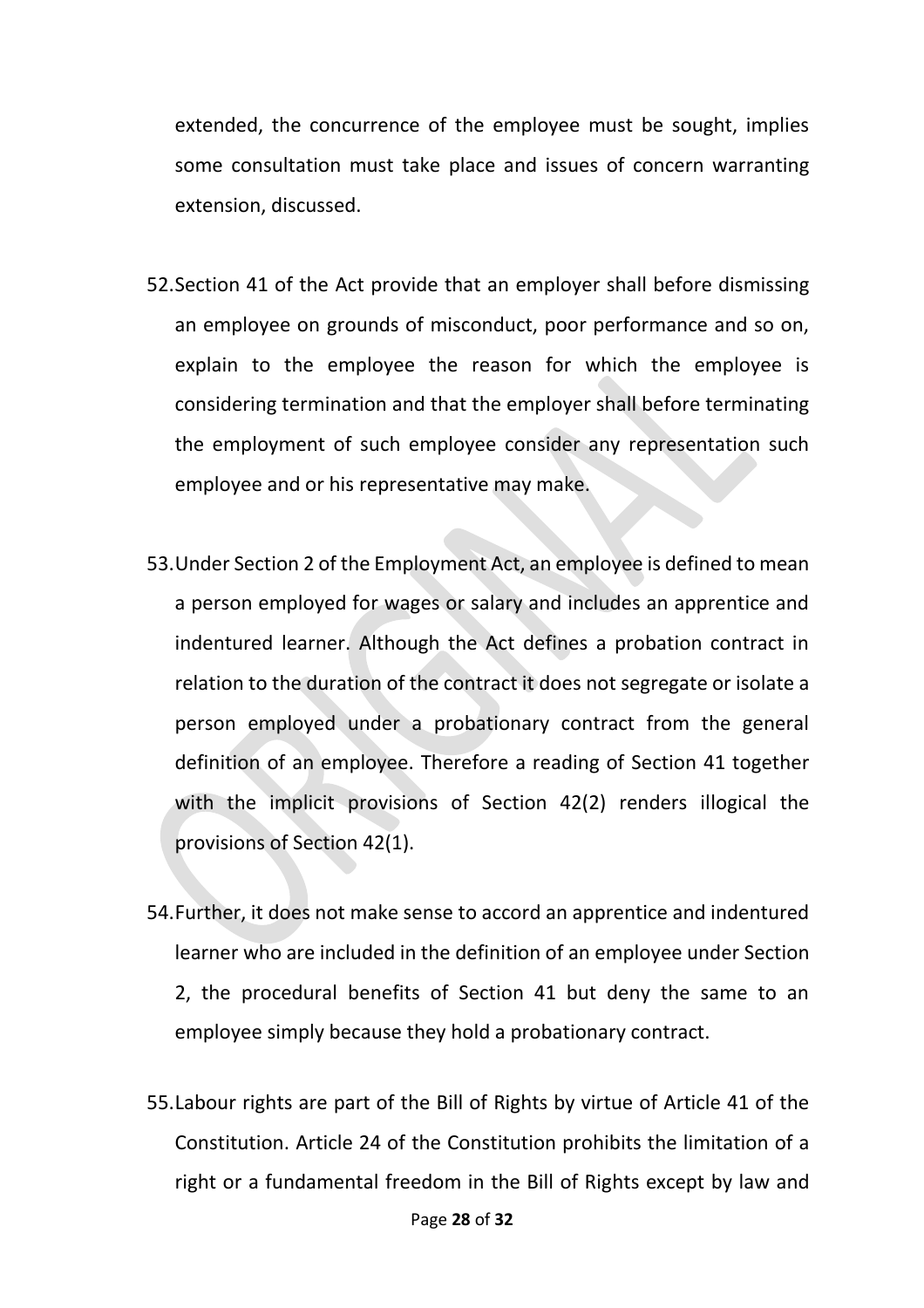then only to the extent that the limitation is reasonable and justifiable in an open and democratic society based on human dignity, equality and freedom.

56.Apart from life and land ownership, employment ranks among the most emotive issues in a person's life. Failure to secure a job and or loss of one has a direct relationship with a person's confidence, dignity and place in society. **Prof Ojwang' J** (as he then was) in the case of *Menginya Salim Murgani v. Kenya Revenue Authority HCCC No. 1139 of 2002* aptly observed as follows:-

> *"…In so far as the employee spends the bulk of his or her time in the service of the employer, there is little other livelihood, in the employee outside the framework of the employment relationship. Of this fact, this Court takes judicial notice; and it must then be considered that the status of employment relationship inherently vests in the employee both normal rights and legitimate expectations…"*

- 57.Any legislation therefore which intends to limit or qualify a labour right, ought to be to the extent that the limitation or qualification is reasonable and justifiable in an open and democratic society.
- 58.Further, in addition to the inconsistencies among Sections 42(1), 42(2) and 41 considered earlier in this judgement, we find no reasonable and justifiable cause in the exclusion of an employee holding a probationary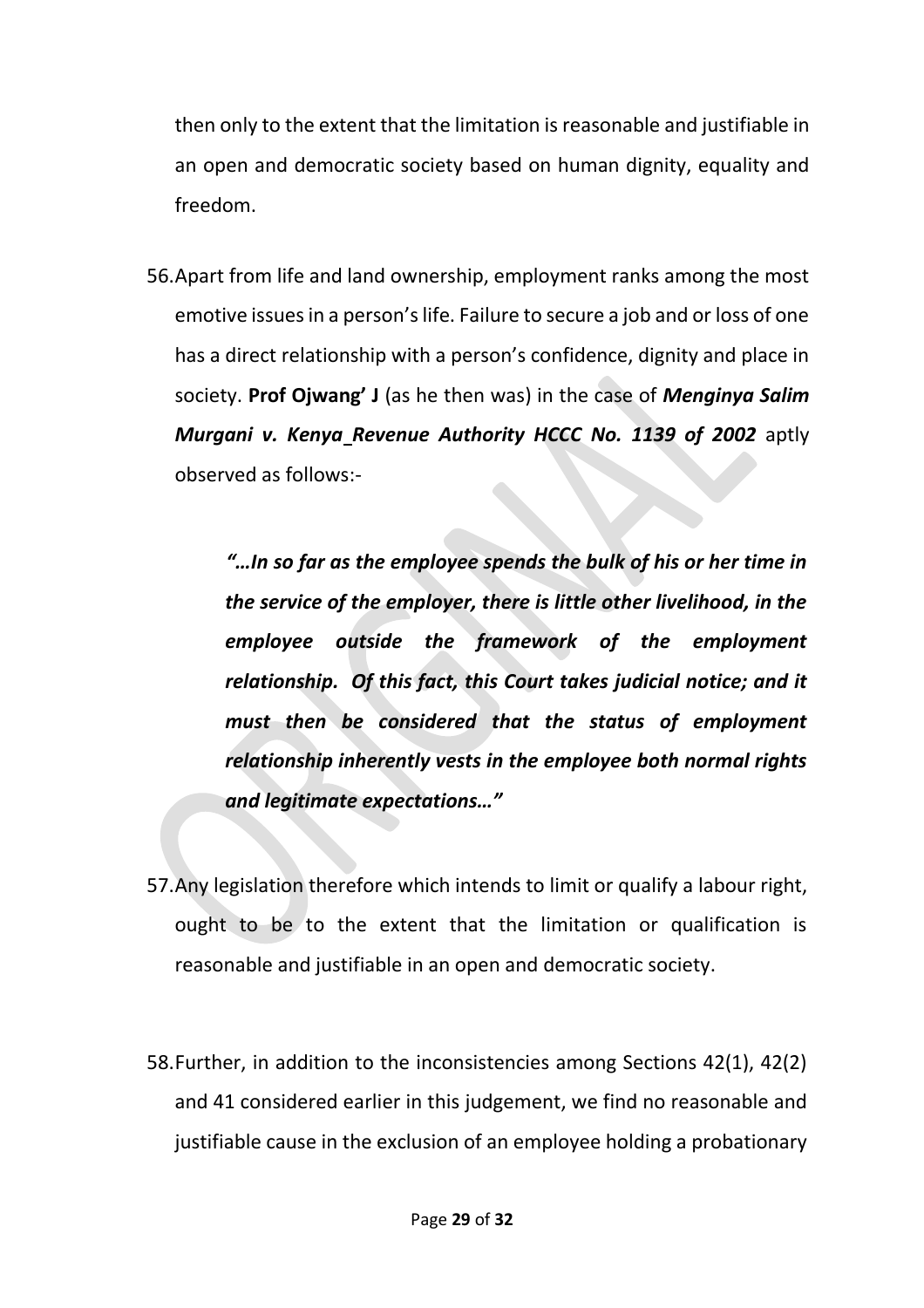contract from the procedural safeguards contained in Section 41 of the Employment Act.

- 59.To this extent therefore, we find and hold that Section 42(1) insofar as it excludes an employee holding a probationary contract from the provisions of Section 41 of the Employment Act, is inconsistent with Articles 41 and 47 of the Constitution hence null and void.
- 60.Having so found, the next question is whether the Respondent is liable for terminating the services of the Petitioners, without according them a hearing as stipulated under Section 41 of the Act. The answer to this question would be in the negative. The Respondent honestly believed and applied the law as it was prior to the pronouncements contained in this judgment. It would therefore be unjust to condemn the Respondent for applying the Law as enacted by Parliament even if that Law is, as we have found it be, inconsistent with the Constitution.
- 61.Further, it naturally flows from the finding that the respondent could not be faulted for applying the impugned law enacted, that no order for compensation as sought in the Petition can be made.
- 62.Having so found as above, this Court would add as obiter that Courts of the Commonwealth have the inherent power to issue common law declarations of unconstitutionality when Parliament legislates against constitutional norms. While it is conceded that declaration of incompatibility against an Act of Parliament does not impugn its legal validity until it is repealed or amended by Parliament, it is necessary to emphasize the need for the Attorney General to review and where in concurrence, initiate necessary legislative repeal or amendment of the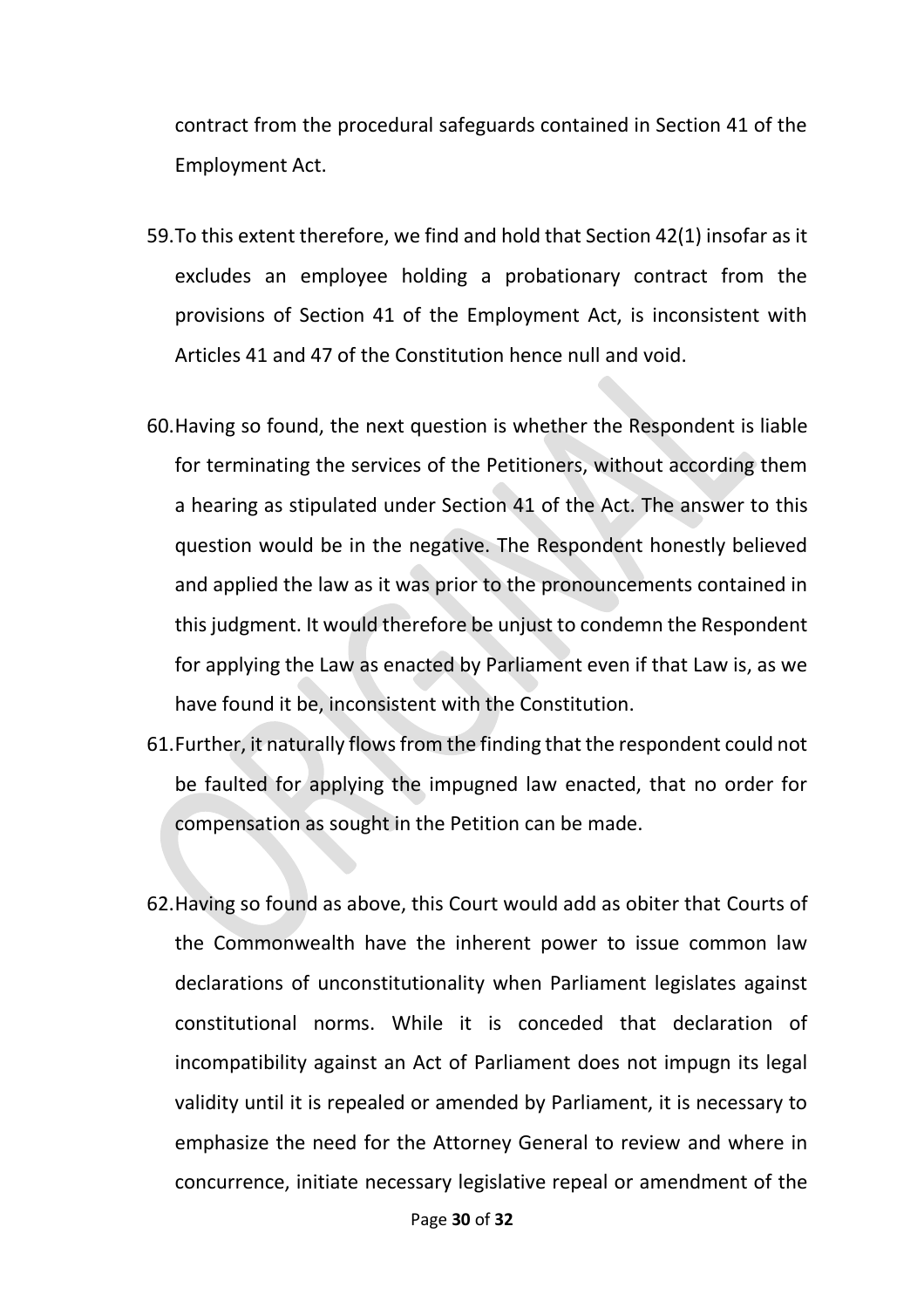statute or sections thereof declared unconstitutional. The Court is aware that several statutes or sections thereof have been declared unconstitutional by the Courts in our judicial hierarchy yet no corresponding legislative amendment or repeal has followed. They therefore remain booby traps to citizens who may not be aware that the Courts have pronounced them invalid.

63.The Court is encouraged that Mr. Kioko from the Attorney General's office participated in these proceedings and is hopeful that the sentiments expressed by this Court in obiter will receive the required attention by the Office of the Attorney General.

64.In conclusion the Court disposes of the Petition as follows: -

**a). To the extent that Section 42(1) of the Employment Act, 2007 excludes employees having probationary contracts from the provisions of Section 41, it is inconsistent with articles 24, 41 and 47 of the Constitution.**

**b). The Court will not declare that in terminating the Petitioners' probationary contracts, the Respondent violated their constitutional rights and Section 41 of the Employment Act since the Respondent relied on the provisions of Section 42(1) of the Act as enacted by Parliament, which expressly excluded persons holding probationary contracts from the provisions of Section 41.**

**c). Flowing from (b) above, there will be no order on compensation as prayed by the Petitioners.**

Page **31** of **32**